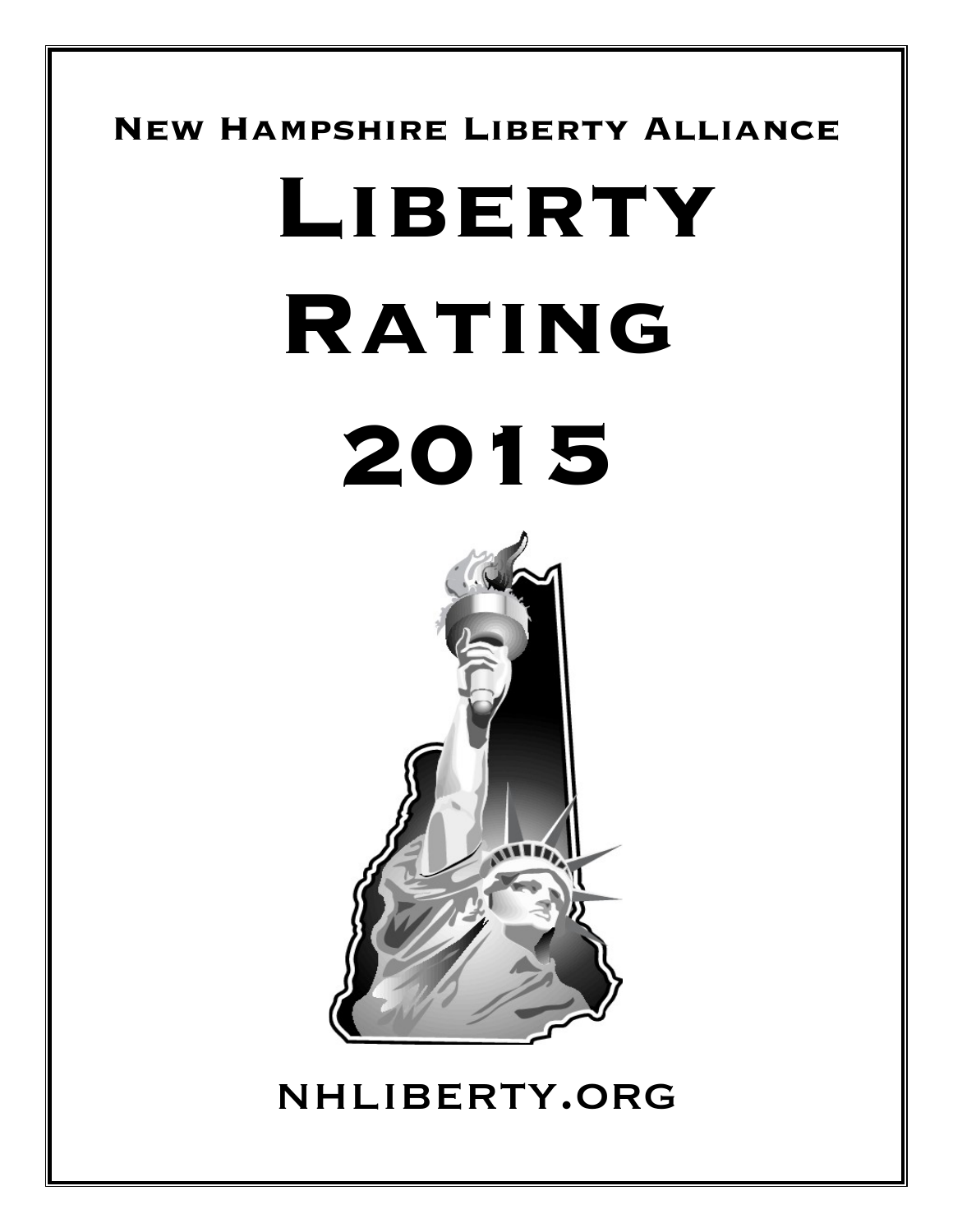

# New Hampshire Liberty Alliance 2015 Liberty Rating

This is the twelfth annual Liberty Rating issued by the New Hampshire Liberty Alliance, based on 50 roll call votes in the House and 22 in the Senate. This year the House earned a collective grade of C and the Senate a C+. Individual grades for each representative and senator are based on pro-liberty or anti-liberty roll call votes on bills that have been included in our Gold Standard liberty voting guides distributed to Senators and Representatives each session day. The Legislator of the Year is awarded to the individual with the highest score calculated from these votes.

*Pro-liberty votes* protect individual freedom of choice and personal responsibility; recognize the superiority of freedom over coercion; respect the citizen's right of self-ownership; promote governance that is transparent, accountable, and adheres to the Constitution; and recognize the value of voluntary economic decisions.

*Anti-liberty votes* replace self-governance with interventionist regulation; assume rules made by agencies backed by force are superior to voluntary choices backed by personal accountability; and assume a better economy can be managed by a central authority that compels people and businesses to pay for policies they may not willingly support.

The Liberty Rating is the result of hundreds of hours of work by many volunteers who have read and analyzed bills, testified before committees, called and written their representatives, worked on our other signature publication, the Gold Standard, and culled extensive data from legislative voting records.

We encourage New Hampshire citizens to learn the facts about how their elected representatives are voting in Concord and to use this tool to hold them accountable. This report card serves as a valuable voter guide when these same representatives are running for re-election.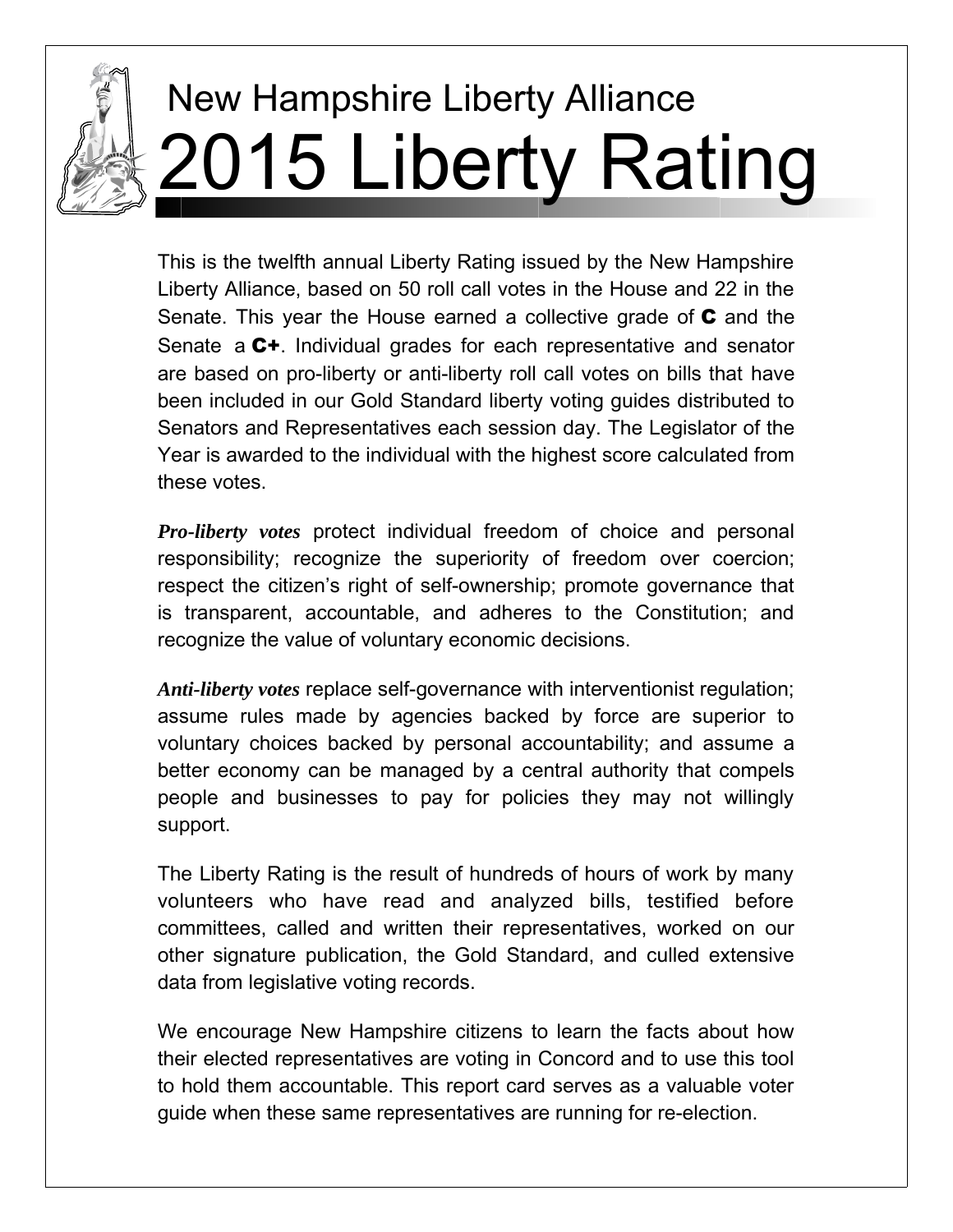#### **Table of Contents**

| The House of Representatives |  |
|------------------------------|--|
| The Senate                   |  |
|                              |  |

#### **Scoring Key**

| Grade<br>$A+$<br>A<br>А- | <b>Percent</b><br>93-100%<br>87-92%<br>80-86% | <b>Reps</b><br>33<br>27<br>26 | <b>Sens</b><br>3<br>5 | <b>Constitutional Threat</b><br>CT<br>37 reps, 1 senator<br>Score of 0–14%. Considered unfaithful to their oath<br>to uphold the New Hampshire Constitution and the<br>rule of law. |
|--------------------------|-----------------------------------------------|-------------------------------|-----------------------|-------------------------------------------------------------------------------------------------------------------------------------------------------------------------------------|
| $B+$<br>B<br><b>B-</b>   | 73-79%<br>$67 - 72%$<br>$60 - 66%$            | 22<br>22<br>20                | 3                     | Incomplete<br>16 reps<br><b>Inc</b><br>Overrides letter grade if 50–69% of scored votes<br>were missed, or they were not in office for greater<br>than 20% of scored votes.         |
| $C+$<br>C<br>$C -$       | $53 - 59%$<br>47-52%<br>40-46%                | 23<br>21<br>25                | 0<br>0<br>0           | <b>Dereliction of Duty</b><br>Der<br>8 reps<br>Overrides letter grade if at least 70% of scored votes                                                                               |
| D+<br>D<br>D-            | $33 - 39%$<br>$27 - 32%$<br>$20 - 26%$        | 13<br>13<br>44                | 0<br>2<br>6           | were missed. These representatives should consider<br>resigning so that a special election can allow their<br>constituents to be properly represented in the House.                 |
| F                        | 15–19%                                        | 49                            |                       |                                                                                                                                                                                     |

Motions of Ought to Pass ("**OTP**"), Ought to Pass with Amendment ("**OTP/A**"), and to accept a Committee of Conference report ("**C of C**") pass a bill. If we recommended yea on these motions, it was a pro-liberty bill; if nay, it was an anti-liberty bill. Motions of Inexpedient to Legislate ("**ITL**"), **Table**, or **Inde finitely Postpone** kill a bill. If we recommended yea on these motions, it was an anti-liberty bill; if nay, it was a pro-liberty bill.

A "**win**" or a "**loss**" indicates the result in the particular chamber in question. It does not mean the bill became law.

#### **Dereliction of Duty**

| Name              | <b>District</b> | % Missed | Name                                 | <b>District</b> | % Missed |
|-------------------|-----------------|----------|--------------------------------------|-----------------|----------|
| Russell, David    | Belknap 5       | 90       | Rokas, Ted                           | Hillsborough 12 | 78       |
| DeLemus, Susan    | Strafford 11    | 82       | Katsiantonis, Thomas Hillsborough 15 |                 | 76       |
| Baroody, Benjamin | Hillsborough 43 | 80       | Mann, John                           | Cheshire 2      | 74       |
| Flanders, Donald  | Belknap 3       | 78       | Johnsen, Gladys                      | Cheshire 7      | 72       |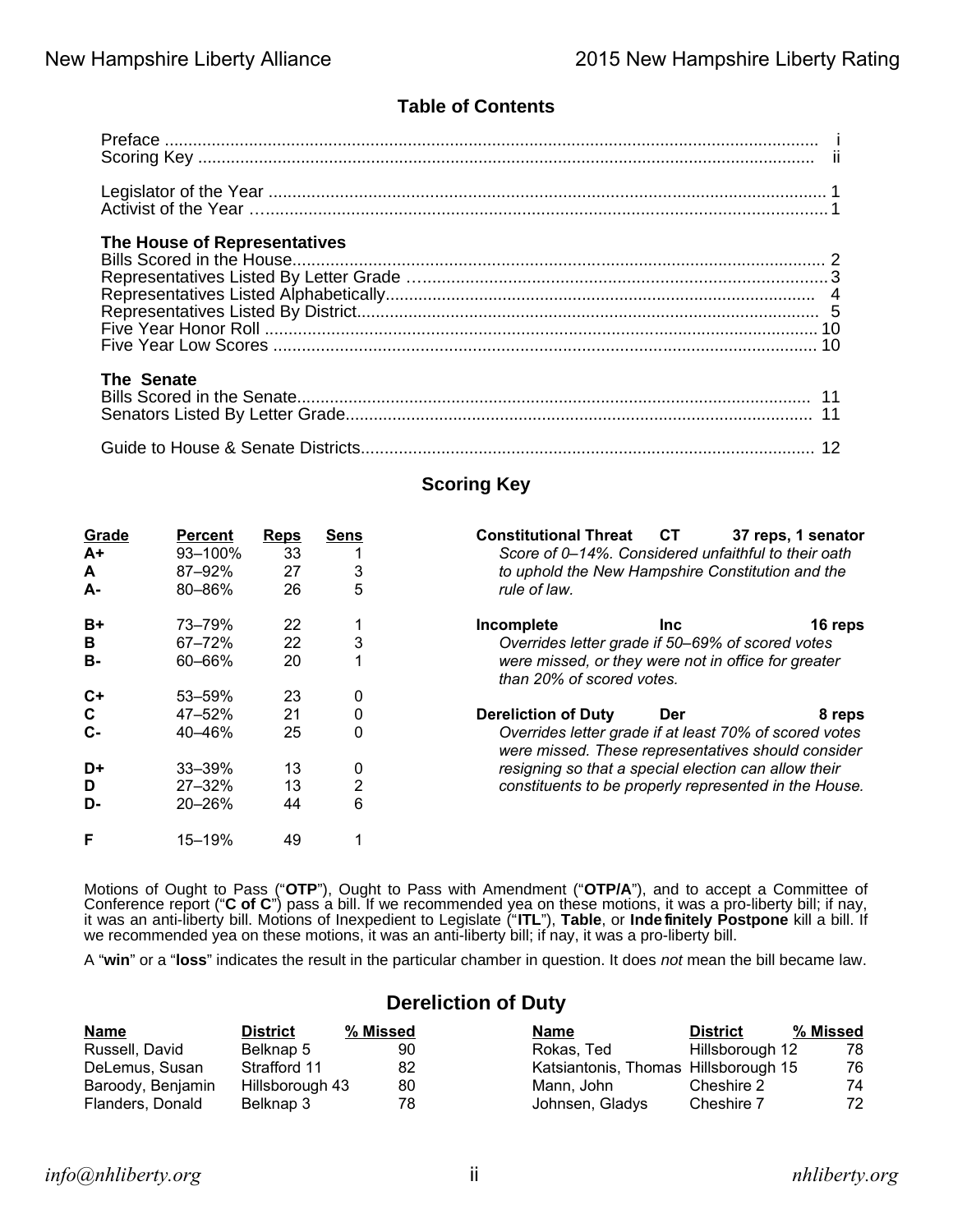#### **Legislator of the Year**

The Honorable Dan Itse represents the town of Fremont in Rockingham County's District 10. Rep. Itse, who is serving his  $8<sup>th</sup>$  term in the House, sits on the Children & Family Law committee. During the 2011/2012 house session, he served as Chairman of the Committee on Constitutional Review and Statutory Recodification.

Rep. Itse has been an ardent voice in defense of the New Hampshire Constitution at the State House. He has been an advocate for Jury Nullification and has introduced many bills defending State's rights and the tenth amendment. Furthermore, Representative Itse has been a member of the NHLA's 5 year honor roll every year since it was begun in 2010, showing his outstanding commitment to liberty in New Hampshire's legislature.



Rep. Itse served a two year term as the NHLA's political director, in 2007-2008 and continues to contribute to the Gold Standard. He also directed the NHLA's State House tour during this year's New Hampshire Liberty Forum.

Rep. Itse is a chief engineer, with a master's degree in chemical engineering, and expertise in the design of low-emissions combustion systems. He holds four patents.

#### **Activist of the Year**

Bill Alleman was born in Massachusetts, at an undisclosed date and time. In 1983, he moved to California, and in 1988 to New Hampshire, where he has remained. Bill is the guiding force behind the group Free Weare, and for many years was the videographer for Capitol Access, a current events show about NH politics.

On February 22nd, 2011, on his way home from a protest supporting a local restaurant owner against the Weare Police Department, Bill was pulled over. He informed the officer that he was recording the interaction. The officer responded with a "that's fine", but later Bill was charged with felony wiretapping in State of NH vs Bill Alleman. The case resulted in a ringing victory for freedom in New Hampshire. Bill won the case and proceeded to sue the town for violating his rights under the Constitution. His case became a precedent and rallying point for freedom of the press.

For many years, Bill has recorded hearings in the New Hampshire House and Senate at his own expense. Often, winners of the Activist of the Year award are celebrated for their work on a single issue. This award celebrates a great work spread over time, spent largely behind the camera instead of in front of it.

Bill Alleman is also the author of the blog, "Adventures in the Free State, which can be found here:<http://bikerbillnh.blogspot.com/>

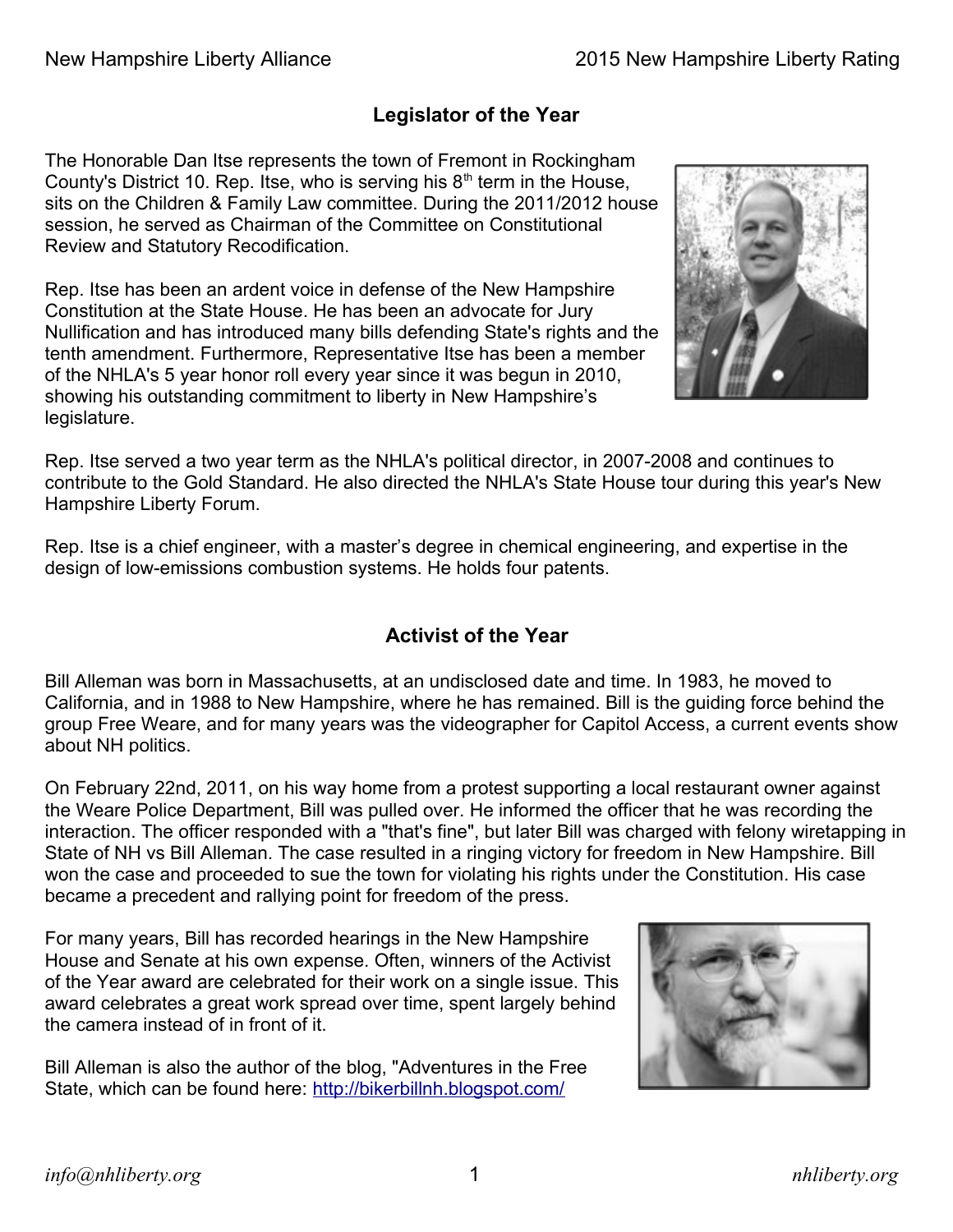#### **Bills Scored in the House**

| Bill                | Title                                                                                                                      | Impact                  | Motion                          | <b>NHLA</b> | Yeas       | Nays       | Result |
|---------------------|----------------------------------------------------------------------------------------------------------------------------|-------------------------|---------------------------------|-------------|------------|------------|--------|
| HRule22             | Doubling the requirement needed for roll call votes.                                                                       | 3                       | Table                           | Yea         | 343        | 36         | Win    |
| HRule <sub>63</sub> | Allowing deadly weapons in the State House.                                                                                | 2                       | Amend Rule                      | Yea         | 228        | 149        | Win    |
| <b>HB269</b>        | Allowing a landlord to collect first and last month's rent.                                                                | 3                       | Reconsider                      | Yea         | 145        | 204        | Loss   |
| <b>HB246</b>        | Relative to jury nullification.                                                                                            | 3                       | <b>ITL</b>                      | Nay         | 225        | 115        | Loss   |
| HB407               | Prohibiting the state and towns from acquiring military-equipped vehicles.                                                 | 3                       | <b>ITL</b>                      | Nay         | 134        | 204        | Win    |
| <b>HB208</b>        | Repealing the New Hampshire regional greenhouse gas initiative program.                                                    | $\overline{\mathbf{c}}$ | <b>OTPA</b>                     | Yea         | 201        | 154        | Win    |
| <b>HB387</b>        | Relative to motor vehicle inspections. (Reducing inspection frequency)                                                     | 3                       | <b>ITL</b>                      | Nay         | 207        | 140        | Loss   |
| CACR1               | Providing that a 3/5 vote is required to raise taxes.                                                                      | 3                       | <b>ITL</b>                      | Nay         | 226        | 128        | Loss   |
| HB404               | Relative to showing a ballot. (Allowing photos of ballots on social media)                                                 | 1                       | <b>ITL</b>                      | Nay         | 233        | 131        | Loss   |
| <b>HB136</b>        | Prohibiting tanning facilities from tanning persons under 18 years of age.                                                 | 2                       | <b>OTP</b>                      | Nay         | 199        | 162        | Loss   |
| <b>HB315</b>        | Relative to termination of tenancy.                                                                                        | 2                       | <b>OTPA</b>                     | Yea         | 263        | 95         | Win    |
| <b>HB689</b>        | Relative to adoption of a default budget.                                                                                  | 2                       | <b>OTPA</b>                     | Yea         | 203        | 148        | Win    |
| HB543               | Repealing the electric renewable portfolio standard.                                                                       | 2                       | Table                           | Nay         | 253        | 95         | Loss   |
| <b>HB228</b>        | Relative to showing or specially marking a ballot.                                                                         |                         | <b>ITL</b>                      | Nay         | 253        | 89         | Loss   |
| <b>HB426</b>        | Repealing the ban on use of mobile electronic devices while driving.                                                       | 3                       | <b>ITL</b>                      | Nay         | 214        | 136        | Loss   |
| <b>HB445</b>        | Defining poker as a game of skill.                                                                                         | 3                       | <b>ITL</b>                      | Nay         | 217        | 150        | Loss   |
| HB673               | Establishing a sales and use tax.                                                                                          | 3                       | <b>ITL</b>                      | Yea         | 355        | 13         | Win    |
| <b>HB681</b>        | Increasing the marriage license fees.                                                                                      | 2                       | <b>OTP</b>                      | Nay         | 223        | 146        | Loss   |
| <b>HB548</b>        | Adopting the federally-facilitated health exchange in NH.                                                                  | 2                       | <b>ITL</b>                      | Yea         | 237        | 131        | Win    |
| <b>HB214</b>        | Allowing for decertification of police officers found to have falsified evidence.                                          | 3                       | <b>ITL</b>                      | Nay         | 233        | 122        | Loss   |
| HB618               | Reducing penalties for the possession of marijuana.                                                                        | 3                       | <b>OTPA</b>                     | Yea         | 297        | 67         | Win    |
| <b>HB650</b>        | Requiring background checks for commercial firearms sales.                                                                 | $\overline{c}$          | <b>ITL</b>                      | Yea         | 236        | 124        | Win    |
| HB669               | Requiring law enforcement to report acquisition of military style equipment.                                               | 3                       | <b>ITL</b>                      | Nay         | 245        | 110        | Loss   |
| <b>HB685</b>        | Prohibiting state and local agencies from enforcing federal firearm laws.                                                  | 3                       | <b>ITL</b>                      | Nay         | 234        | 119        | Loss   |
| HB303               | Requiring parental consent for psychological services to students.                                                         |                         | Table                           | Nay         | 230        | 127        | Loss   |
| <b>HB332</b>        | Requiring schools to notify parents of objectionable course material.                                                      | 2                       | <b>OTP</b>                      | Yea         | 217        | 136        | Win    |
| <b>HB578</b>        | Protecting schools from unfunded federal education mandates.                                                               | 2                       | <b>OTP</b>                      | Yea         | 204        | 136        | Win    |
| HB410               | Repealing the prohibition on the sale or purchase of organs                                                                | 3                       | <b>ITL</b>                      | Nay         | 245        | 54         | Loss   |
| <b>HB298</b>        | Loosening restrictions on the taking game animals with the use of bait.                                                    |                         | <b>ITL</b>                      | Nay         | 222        | 95         | Loss   |
| HB593               | Permitting qualifying patients to cultivate cannabis for therapeutic use.                                                  | 3                       | ITL                             | Nay         | 148        | 188        | Win    |
| <b>HB292</b>        | Absolving engineers and architects from liability in emergencies.                                                          |                         | <b>OTPA</b>                     | Nay         | 235        | 105        | Loss   |
| HB403               | Repealing free speech "buffer zone" on public land around abortion facilities.                                             | 2                       | <b>OTP</b>                      | Yea         | 170        | 159        | Win    |
| <b>HB470</b>        | Relative to jury nullification.                                                                                            | 3                       | <b>ITL</b>                      | Nay         | 233        | 108        | Loss   |
| <b>HB606</b>        | Relative to costs for public records filed electronically.                                                                 |                         | <b>OTPA</b>                     | Yea         | 321        | 18         | Win    |
| HB365               | Prohibiting an employer from using credit history in employment decisions.                                                 |                         | <b>ITL</b>                      | Yea         | 200        | 142        | Win    |
| <b>HB600</b>        | Relative to paid sick leave for employees.                                                                                 | 2<br>2                  | <b>ITL</b>                      | Yea         | 219        | 122        | Win    |
| <b>HB684</b>        | Establishing a state minimum hourly rate.                                                                                  | 3                       | <b>ITL</b>                      | Yea         | 198        | 145        | Win    |
| HB391               | Applying the E911 surcharge to prepaid cellular telephones.                                                                |                         | <b>OTPA</b>                     | Nay         | 167        | 152        | Loss   |
| SB101               | Prohibiting the state from requiring use of common core standards.                                                         | 2                       | OTP                             | Yea         | 202        | 138        | Win    |
| <b>SB116</b>        | Repealing the license requirement for carrying a concealed pistol or revolver.                                             | 3                       | <b>OTPA</b>                     | Yea         | 212        | 150        | Win    |
| <b>SB113</b>        | Relative to video lottery and table gaming (creating monopolistic casinos)                                                 | 2                       | <b>OTP</b>                      | Nay         | 156        | 208        | Win    |
| SB105               | Restricting e-cigarette packaging, study adding e-cigs to indoor smoking act                                               | 2                       | ITL                             | Yea         | 210        | 143        | Win    |
| SB106               |                                                                                                                            | 2                       | <b>OTPA</b>                     | Nay         | 233        | 120        | Loss   |
| SB125               | Restricting the sale or possession of synthetic drugs.<br>Requiring licensure for mold assessment or remediation services. | 2                       | Table                           | Yea         | 206        | 147        | Win    |
| <b>SB30</b>         |                                                                                                                            | 3                       | <b>OTPA</b>                     |             | 293        | 57         |        |
|                     | Allowing counties to create new taxes on unincorporated areas.                                                             |                         | <b>OTPA</b>                     | Nay         |            |            | Loss   |
| SB124<br>SB135      | Relative to filing felonies first in the superior court.                                                                   | 2<br>2                  |                                 | Nay         | 212        | 127<br>103 | Loss   |
| SB169               | Relative to lead poisoning in children.                                                                                    | 2                       | Adopt CofC                      | Nay         | 249<br>213 | 143        | Loss   |
| HB681               | Relative to the use of electronic benefits transfer (EBT) cards.                                                           |                         | Adopt CofC                      | Yea         | 203        | 144        | Win    |
| <b>HB122</b>        | Increasing the marriage license fee.                                                                                       |                         | Adopt CofC<br>Veto Override Yea | Nay         |            |            | Loss   |
|                     | Relative to advertising of liquor or beverages. (free speech in advertising)                                               | 2                       |                                 |             | 236        | 95         | Win    |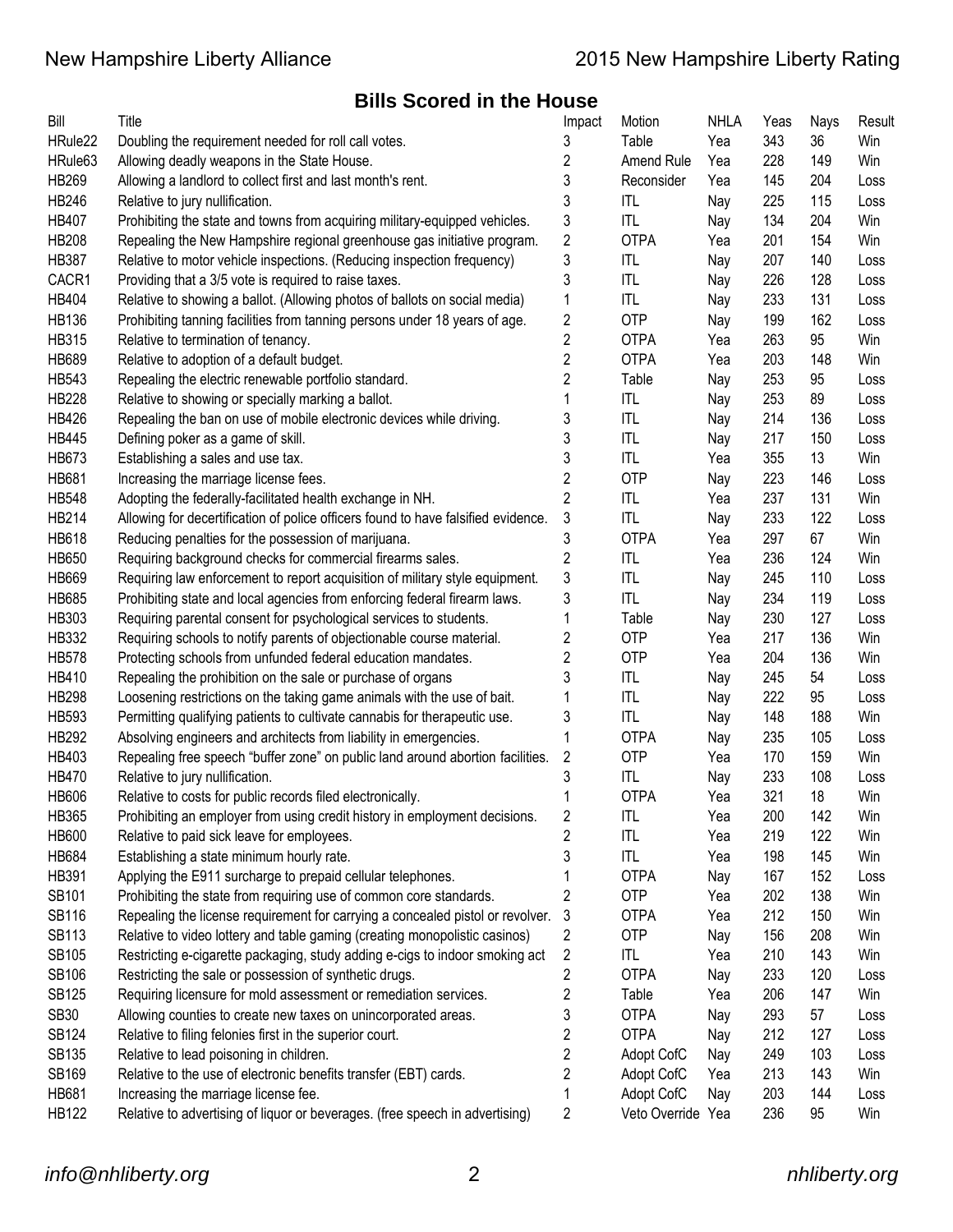#### **Representatives Listed by Letter Grade**

| Itse, Daniel ★            | A+ |
|---------------------------|----|
|                           |    |
| Sylvia, Michael ★         | A+ |
| Howard Jr, Raymond *A+    |    |
|                           |    |
| Murphy, Keith ★           | A+ |
| Burt, John ★              | A+ |
|                           |    |
| Johnson, Eric ★           | A+ |
| Kellogg, Shem ★           | A+ |
|                           |    |
| Kaczynski, Jr., Thomas A+ |    |
|                           |    |
| Eastman, Eric             | A+ |
| Abramson, Max             | A+ |
|                           |    |
| Ferreira, Elizabeth       | A+ |
| Aldrich, Glen             | A+ |
|                           |    |
| Seaworth, Brian           | A+ |
|                           |    |
| McConnell, James          | A+ |
| Comeau, Ed                | A+ |
|                           |    |
| <b>Brewster, Michael</b>  | A+ |
| Hannon, Joseph            | A+ |
|                           |    |
| Moore, Josh               | A+ |
| Baldasaro, Alfred         | A+ |
|                           |    |
| McGuire, Carol            | A+ |
| Sullivan, Victoria        | A+ |
|                           |    |
| Groen, Warren             | A+ |
|                           |    |
| Bouldin, Amanda           | A+ |
| Spillane, James           | A+ |
|                           |    |
| Ammon, Keith              | A+ |
| McGuire, Dan              | A+ |
|                           |    |
| Tucker, Pamela            | A+ |
| Hogan, Edith              | A+ |
|                           |    |
| Simmons, Tammy            | A+ |
|                           |    |
| Kappler, Lawrence         | A+ |
| Fraser, Valerie           | A+ |
|                           |    |
| Bates, David              | A+ |
| Lachance, Joseph          | A+ |
|                           |    |
| Beaudoin, Steven          | A  |
|                           | A  |
| Rice, Kimberly            |    |
| Goulette, William         | A  |
|                           |    |
| Hill, Gregory             | Α  |
| Marston, Dick             | А  |
|                           |    |
| Avellani, Lino            | Α  |
| Knowles, Robert           | А  |
|                           |    |
| French, Harold            | Α  |
| Fromuth, Bart             | Α  |
|                           |    |
| O'Brien, William          | А  |
| Hull, Robert              | А  |
|                           |    |
| True, Chris               | А  |
|                           |    |
| Zaricki, Nick             | Α  |
| Ingbretson, Paul          | Α  |
|                           |    |
| Vadney, Herbert           | Α  |
| Turcotte, Leonard         | Α  |
|                           |    |
| Notter, Jeanine           | А  |
| Hoell, JR                 | Α  |
|                           |    |
| Tasker, Kyle              | А  |
| Halstead, Carolyn         | А  |
|                           |    |
| Marple, Richard           | А  |
| Edelblut, Frank           | Α  |
|                           |    |
| Cordelli, Glenn           | Α  |
|                           |    |
| Duarte, Joe               | Α  |
| Whitehouse, Joshua        | А  |
|                           |    |
| Rideout, Leon             | Α  |
| Harris, Jeffrey           | Α  |
|                           |    |
| Hodgdon, Bruce            | А- |
| Christie, Rick            | А- |
|                           |    |
| Cheney, Catherine         | А- |
| Kuch, Bill                | А- |
|                           |    |
| McLean, Mark              | А- |
|                           | А- |
| Thomas, Douglas           |    |
| Wright, Ted               | А- |
| Schroadter, Adam          | А- |
|                           |    |

A+ A+ Estevez, Eric A-Murotake, David A-Vose, Michael A-Schleien, Eric A-Emerick, J. Tracy A-Parison, James A-Ohm, Bill A-Rice, Frederick A-Osborne, Jason A-Boehm, Ralph A-Jones, Laura A-McClarren, Donald A-Prudhomme-O'Brien,K. A-Gould, Linda A-Edwards, Elizabeth A-Martin, John A-Ober, Russell A-Hopper, Gary A-Tamburello, Daniel B+ Fisher, Robert B+ Twombly, Timothy B+ Coffey, James B+ Pitre, Joseph B+ Wuelper, Kurt B+ Mullen, John B+ Stepanek, Stephen B+ Gordon, Richard B+ Rollins, Skip B+ Wood, David B+ Bridge, Ernest B+ Gionet, Edmond B+ LeBreche, Shari B+ Gannon, William B+<br>Kolodziei. Walter B+ Kolodziej, Walter Seidel, Carl B+ Cook, Allen B+ McCarthy, Frank B+ Sanborn, Laurie B+ Dumais, Russell B+ Long, Douglas B+ Brown, Duane B Souza, Kathleen B Hansen, Peter B Bush, Carol B Potucek, John B Laware, Thomas B Bickford, David B Rappaport, Laurence B Weyler, Kenneth B Bailey, Brad B Luther, Robert B Donovan, Daniel B Chirichiello, Brian B Byron, Frank B Hennessey, Erin B Spanos, Peter B Adams, Christopher B Gallagher, Brian B Smith, Gregory B Horn, Werner B Darrow, Stephen B Ulery, Jordan B<br>LeBrun. Donald B-LeBrun, Donald Varney, Peter B-Belanger, James B-McCarthy, Peggy B-Danielson, David B-Christiansen, Lars B-

Lundgren, David<br>Biggie, Barbara B-Biggie, Barbara Leeman, Don B-Rouillard, Claire B-Shackett, Jeffrey B-Belanger, Ronald B-Barnes, Arthur B-Allen, Mary B-Introne, Robert B-<br>Katsakiores, Phyllis B-Katsakiores, Phyllis Hurt, George B-Peterson, Ken B-Ober, Lynne B-Gagne, Larry B-Scontsas, Lisa C+ Griffin, Barbara C+ Ward, Joanne C+ Ferrante, Beverly C+ Friel, William C+ Griffin, Mary C+ Fesh, Robert C+ O'Connor, John C+ Webb, James C+ McMahon, Charles C+ Wolf, Terry C+ Woitkun, Steven C+ Chandler, Gene C+ Sterling, Franklin C+ Barry, Richard C+ Kurk, Neal C+ Infantine, William C+ Chase, Francis C+ Welch, David C+ Milz, David C+ McConkey, Mark C+ Walsh, Thomas C+ Balcom, John C+ Hunt, John C Hagan, Joseph C Martel, Andre C Fothergill, John C Palmer, Barry C Abrami, Patrick C Guthrie, Joseph C<br>Packard, Sherman C Packard, Sherman C<br>Christensen, Chris C Christensen, Chris Takesian, Charlene C McKinney, Betsy C DeSimone, Debra C Gray, James C Nigrello, Robert C Rowe, Robert C Richardson, Herbert C<br>Tilton, Franklin C Tilton, Franklin C<br>Christie. Andrew C Christie, Andrew Hess, David C Major, Norman Pellegrino, Anthony C Azarian, Gary C-Nelson, Bill C-Smith, Steven C-<br>Hinch, Richard C-Hinch, Richard C-<br>Fields. Dennis C-Fields, Dennis Kotowski, Frank C-Umberger, Karen C-Elliott, Robert C-Sytek, John C-Sanders, Elisabeth C-

Doucette, Fred C-Parker, Harold C-Ladd, Rick C-Manning, John C-Crawford, Karel C-Gonzalez, Carlos C-Emerson, Susan C-Tilton, Benjamin C-Grenier, James C-<br>Straight. Phillip C-Straight, Phillip Haefner, Robert C-Hoelzel, Kathleen C-Schmidt, Stephen C-Tholl, John C-Proulx, Mark C-Matthews, Carolyn D+ Devine, James D+ Roberts, Kris D+ Gargasz, Carolyn D+ Gardner, Janice D+ Shaw, Barbara D+ Beaulieu, Jane D+ Booras, Efstathia D+ Kidder, David D+ Berube, Roger D+ Cardon, G. Thomas D+ Theberge, Robert D+ Irwin, Virginia D+ Pierce, David D Converse, Larry D Forest, Armand D O'Hearne, Andrew D Bordenet, John D<br>Piper. Wendy D Piper, Wendy Pearson, William D Guerette, C. Lee D Brown, Chris D Turcotte, Alan D Sprague, Dale DiFranco, Debbie D Smith, Marjorie D Massimilla, Linda D-Rice, Chip D-Ley, Douglas D-Oxenham, Lee D-French, Barbara D-Deloge, Helen D-Hatch, William D-Schmidt, Andrew D-Cilley, Jacalyn D-Roberts, Carol D-Vann, Ivy D-Cohen, Alan D-Saunderson, George D-Moffett, Howard D-Bennett, Travis D-Eaton, Daniel D-McNamara, Richard D-Thomas, Yvonne D-Treleaven, Susan D-Luneau, David D-Smith, Timothy D-Gidge, Kenneth D-Carson, Clyde D-Leishman, Peter D-Tatro, Bruce D-Herbert, Christopher D-Ratzki, Mario D-

**Bradley, Paula** D-<br>Goley, Jeffrey D-Goley, Jeffrey Francese, Paula D-Ward, Gerald **D**<br>Verschueren. James D-Verschueren, James Sykes, George D-Jack, Martin D-Borden, David D-**Cote, David** D-<br>Gorman. Marv D-Gorman, Mary White, Andrew D-Patten, Dick D-Froburg, Alethea D-Buco, Thomas D-Ticehurst, Susan D.<br>Porter. Mariorie D. Porter, Marjorie Ward, Kenneth D Karrick, David F Spang, Judith F Chase, Cynthia F Higgins, Patricia F Cushing, Robert F Brown, Pamela F Soucy, Timothy F<br>Kaen. Naida F Kaen, Naida McBeath, Rebecca F<br>Wheeler. Deborah F Wheeler, Deborah Stevens, Audrey F Hansberry, Daniel F Bixby, Peter F Hennessey, Martha F **Butler, Edward F<br>Hirsch. Geoffrey F** Hirsch, Geoffrey F<br>Cloutier. John F Cloutier, John F<br>Long. Patrick F Long, Patrick Sherman, Thomas F Cornell, Patricia F Sullivan, Daniel F<br>Frazer June F Frazer, June Lovejoy, Patricia F Phillips, Larry F Ebel, Karen F Heath, Mary F DiSilvestro, Linda F<br>O'Neil. William F O'Neil, William F<br>Wallner, Mary Jane F Wallner, Mary Jane F<br>Moynihan, Wayne F Moynihan, Wayne Alicea, Caroletta F Nordgren, Sharon F Berrien, Skip **F** Simpson, Alexis F Schmidt, Peter F Gordon, Pamela F<br>Coonev. Marv F Cooney, Mary F<br>Rosenwald, Cindy F Rosenwald, Cindy Burton, Wayne F<br>Shepardson, Mariorie F Shepardson, Marjorie Parkhurst, Henry F Abel, Richard F Pantelakos, Laura F Townsend, Charles F<br>Walsh, Robert F Walsh, Robert F<br>Myler. Mel F Myler, Mel Shattuck, Gilman F Cali-Pitts, Jacqueline F Maes, Kevin F Manley, Jonathan CT Horrigan, Timothy CT

| 1<br>$\overline{\phantom{a}}$<br>$\ddot{\phantom{a}}$<br> <br> <br> <br> <br> <br> <br> | Gottling, Suzanne<br>O'Brien, Michael<br>Gagnon, Raymond<br>Mangipudi, Latha<br>Backus, Robert<br>Harvey, Suzanne<br>Freitas, Mary<br>Robertson, Timothy<br>Snow, Kendall<br>Abbott, Michael<br>Woodbury, David<br>Heffron, Frank<br><b>Bartlett, Christy</b><br>Williams, Kermit<br>Weber, Lucy<br>Wall, Janet<br>Henle, Paul<br>Doherty, David<br>Rollo, Deanna<br>Ford, Susan<br>Kenison, Linda<br>DiSesa, Len<br>Smith, Suzanne<br>Berch, Paul<br>Gile, Mary<br>Southworth, Thomas<br>Schuett, Dianne<br>Almy, Susan<br>Sad, Tara<br>Cahill, Michael<br>MacKay, James<br>Rogers, Katherine<br>Ames, Richard<br>Shurtleff, Stephen<br>Baber, William |                                                     | CT<br>СT<br>СT<br>CT<br>CT<br>CT<br>СT<br>СT<br>CT<br>CT<br>CT<br>СT<br>CT<br>CT<br>СT<br>CT<br>СT<br>СT<br>CT<br>СT<br>СT<br>СT<br>CT<br>CT<br>СT<br>CT<br>CT<br>CT<br>CT<br>СT<br>CT<br>CT<br>CT<br>CT<br>СT |
|-----------------------------------------------------------------------------------------|---------------------------------------------------------------------------------------------------------------------------------------------------------------------------------------------------------------------------------------------------------------------------------------------------------------------------------------------------------------------------------------------------------------------------------------------------------------------------------------------------------------------------------------------------------------------------------------------------------------------------------------------------------|-----------------------------------------------------|----------------------------------------------------------------------------------------------------------------------------------------------------------------------------------------------------------------|
|                                                                                         | <u>Grade_</u><br>A+<br>Α<br>A-                                                                                                                                                                                                                                                                                                                                                                                                                                                                                                                                                                                                                          | <b>Percent</b><br>93 - 100%<br>87 - 92%<br>80 - 86% |                                                                                                                                                                                                                |
|                                                                                         | B+<br>В<br>В-                                                                                                                                                                                                                                                                                                                                                                                                                                                                                                                                                                                                                                           | 73 - 79%<br>67 - 72%<br>60 - 66%                    |                                                                                                                                                                                                                |
|                                                                                         | C+<br>C.<br>C-                                                                                                                                                                                                                                                                                                                                                                                                                                                                                                                                                                                                                                          | 53 - 59%<br>47 - 52%<br>40 - 46%                    |                                                                                                                                                                                                                |
|                                                                                         | D+<br>D<br>D-                                                                                                                                                                                                                                                                                                                                                                                                                                                                                                                                                                                                                                           | 33 - 39%<br>$27 - 32\%$<br>20 - 26%                 |                                                                                                                                                                                                                |
|                                                                                         | F                                                                                                                                                                                                                                                                                                                                                                                                                                                                                                                                                                                                                                                       | 15 - 19%                                            |                                                                                                                                                                                                                |
|                                                                                         | CT<br>(Constitutional Threat)                                                                                                                                                                                                                                                                                                                                                                                                                                                                                                                                                                                                                           | 0 - 14%                                             |                                                                                                                                                                                                                |
|                                                                                         | <b>★ Signifies Perfect Score</b>                                                                                                                                                                                                                                                                                                                                                                                                                                                                                                                                                                                                                        |                                                     |                                                                                                                                                                                                                |
|                                                                                         | Representatives in boldface<br>are the top and bottom 25,<br>respectively. Those graded<br>as Incomplete or Dereliction<br>of Duty, and the Speaker of<br>the House, have been                                                                                                                                                                                                                                                                                                                                                                                                                                                                          |                                                     |                                                                                                                                                                                                                |

*info@nhliberty.org* 3 *nhliberty.org*

*omitted.*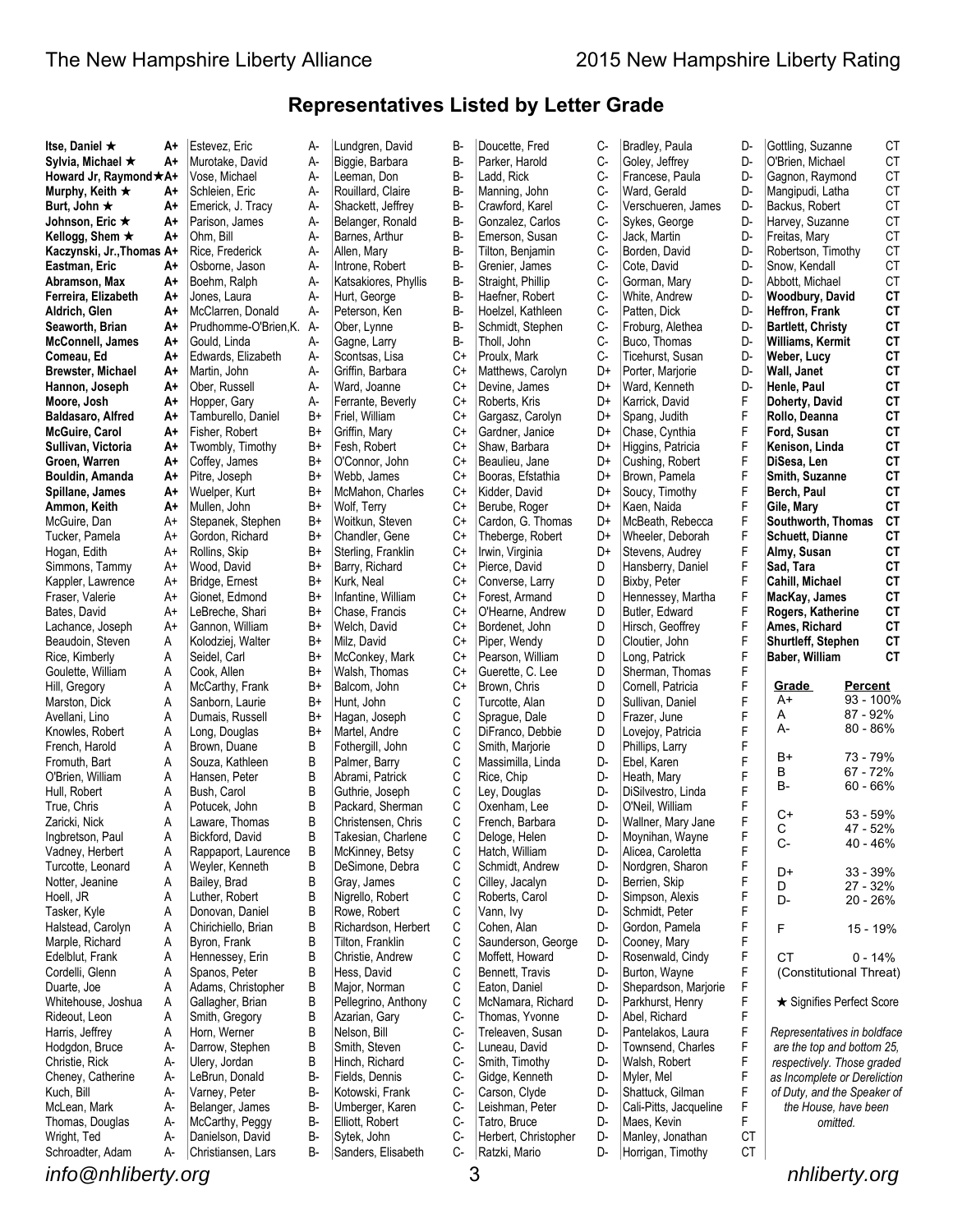#### **Representatives Listed Alphabetically**

| Abbott, Michael                          | CТ              |
|------------------------------------------|-----------------|
| Abel, Richard                            | F               |
| Abrami, Patrick                          | C               |
| Abramson, Max<br>Adams, Christopher      | A+<br>B         |
| Aldrich, Glen                            | A+              |
| Alicea, Caroletta                        | F               |
| Allen, Mary                              | В-              |
| Almy, Susan                              | CT              |
| Ames, Richard                            | СT              |
| Ammon, Keith                             | A+              |
| Avellani, Lino                           | A               |
| Azarian, Gary                            | C-              |
| Baber, William                           | СT              |
| Backus, Robert                           | СT              |
| Bailey, Brad                             | В               |
| Balcom, John                             | C+              |
| Baldasaro, Alfred                        | A+              |
| Barnes, Arthur                           | B-              |
| Baroody, Benjamin                        | De              |
| Barry, Richard<br>Bartlett, Christy      | C+<br><b>CT</b> |
| Bates, David                             | A+              |
| Beaudoin, Steven                         | A               |
| Beaulieu, Jane                           | D+              |
| Belanger, James                          | B-              |
| Belanger, Ronald                         | В-              |
| Bennett, Travis                          | D-              |
| Berch, Paul                              | CТ              |
| Berrien, Skip                            | F               |
| Berube, Roger                            | D+              |
| Bickford, David                          | В               |
| Biggie, Barbara                          | В-              |
| Bixby, Peter                             | F.              |
| Boehm, Ralph                             | А-              |
| Booras, Efstathia                        | D+              |
| Borden, David                            | D-              |
| Bordenet, John                           | D               |
| Bouldin, Amanda                          | A+              |
| Bradley, Paula                           | D-<br>A+        |
| Brewster, Michael<br>Bridge, Ernest      | В÷              |
| Brown, Chris                             | D               |
| Brown, Duane                             | $\mathsf{B}$    |
| Brown, Pamela                            | F.              |
| Brown, Rebecca                           | Inc             |
| Buco, Thomas                             | D-              |
| Burt, John                               | A+              |
| Burton, Wayne                            | F               |
| Bush, Carol                              | B               |
| Butler, Edward                           | F               |
| Byron, Frank                             | В               |
| Cahill, Michael                          | СT              |
| Cali-Pitts, Jacqueline                   | F               |
| Cardon, G. Thomas                        | D+              |
| Carson, Clyde                            | D-              |
| Chandler, Gene                           | C+              |
| Chase, Cynthia                           | F               |
| Chase, Francis                           | C+              |
| Cheney, Catherine                        | А-              |
| Chirichiello, Brian                      | B<br>C          |
| Christensen, Chris<br>Christiansen, Lars | В-              |
| Christie, Andrew                         | С               |
| Christie, Rick                           | А-              |
| Cilley, Jacalyn                          | D-              |
| Cloutier, John                           | F               |
| Coffey, James                            | B+              |
|                                          |                 |

CT CT<br>CT CT Baroody, Benjamin Der DiSesa, Len CT  $C+$ CT  $A+$ CT C+ Cohen, Alan D-Comeau, Ed A+ Comtois, Guy Inc. Converse, Larry D Cook, Allen B+ Cooney, Mary F Cordelli, Glenn A Cornell, Patricia F Cote, David<br>Crawford. Karel C-Crawford, Karel Cushing, Robert F Danielson, David B-Darrow, Stephen B Dean-Bailey, Yvonne Inc DeLemus, Susan Der Deloge, Helen D-DeSimone, Debra C Devine, James D+ DiFranco, Debbie D DiSilvestro, Linda F Dobson, Brian Inc. Doherty, David CT Donovan, Daniel B Doucette, Fred C-Duarte, Joe A Dumais, Russell B+ Eastman, Eric A+ Eaton, Daniel D-Ebel, Karen F Edelblut, Frank A Edwards, Elizabeth A-Elliott, Robert C-Emerick, J. Tracy A-<br>Emerson. Susan C-Emerson, Susan Estevez, Eric A-Ferrante, Beverly C+ Ferreira, Elizabeth A+<br>Fesh. Robert C+  $Fesh$ , Robert Fields, Dennis C-Fisher, Robert B+ Flanagan, Jack Inc Flanders, Donald Der Ford, Susan CT Forest, Armand D<br>Fothergill, John C Fothergill, John Francese, Paula D-Fraser, Valerie A+ Frazer, June F Freitas, Mary CT French, Barbara D-French, Harold A Friel, William C+ Froburg, Alethea D-Fromuth, Bart A Gagne, Larry B-<br>Gagnon, Raymond CT Gagnon, Raymond Gallagher, Brian B Gannon, William B+ Gardner, Janice D+ Gargasz, Carolyn D+ Gidge, Kenneth D-<br>Gile. Marv CT Gile, Mary Gionet, Edmond B+ Goley, Jeffrey D-Gonzalez, Carlos C-Gordon, Pamela F Gordon, Richard B+

Gorman, Mary **D**-<br>Gottling. Suzanne **CT** Gottling, Suzanne Gould, Linda A-Goulette, William A<br>Grav. James C Gray, James Green, Dennis Inc Grenier, James C-Griffin, Barbara C+ Griffin, Mary C+ Groen, Warren A+ Guerette, C. Lee D Guthrie, Joseph C Haefner, Robert C-Hagan, Joseph C Halstead, Carolyn A Hannon, Joseph A+ Hansberry, Daniel F Hansen, Peter B Harris, Jeffrey A Harvey, Suzanne CT Hatch, William D-Heath, Mary F Heffron, Frank CT Henle, Paul **CT** Hennessey, Erin B Hennessey, Martha F Herbert, Christopher D-Hess, David C Higgins, Patricia F Hill, Gregory A Hinch, Richard C-Hirsch, Geoffrey F Hodgdon, Bruce A-Hoell, JR<br>Hoelzel. Kathleen C-Hoelzel, Kathleen Hogan, Edith A+ Hopper, Gary A-Horn, Werner B Horrigan, Timothy CT Howard, Jr., Raymond A+ Howe, Ann Inc Hull, Robert A Hunt, John C Hurt, George B-Infantine, William C+ Ingbretson, Paul A Introne, Robert B-Irwin, Virginia D+ Itse, Daniel A+ Jack, Martin D-Jasper, Shawn Speaker Jeudy, Jean Inc Johnsen, Gladys Der Johnson, Eric A+ Jones, Laura A-Kaczynski, Jr., Thomas A+ Kaen, Naida F Kappler, Lawrence A+ Karrick, David F Katsakiores, Phyllis B-Katsiantonis, Thomas Der Kellogg, Shem A+<br>Kenison. Linda CT Kenison, Linda Kidder, David D+ Knowles, Robert A Kolodziej, Walter B+ Kotowski, Frank C-Kuch, Bill A-

Kurk, Neal Lachance, Joseph Ladd, Rick Laware, Thomas LeBreche, Shari LeBrun, Donald Leeman, Don Leishman, Peter Ley, Douglas Long, Douglas Long, Patrick Lovejoy, Patricia Lundgren, David Luneau, David Luther, Robert MacKay, James Maes, Kevin Major, Norman Mangipudi, Latha Manley, Jonathan Mann, John Manning, John Marple, Richard Marston, Dick Martel, Andre Martin, John Massimilla, Linda Matthews, Carolyn McBeath, Rebecca McCarthy, Frank McCarthy, Peggy McClarren, Donald McConkey, Mark McConnell, James McGuire, Carol McGuire, Dan McKinney, Betsy McLean, Mark McMahon, Charles McNamara, Richard Milz, David Moffett, Howard Moody, Marcia Moore, Josh Moynihan, Wayne Mullen, John B+ Murotake, David Murphy, Keith Myler, Mel Nelson, Bill Nigrello, Robert Nordgren, Sharon Notter, Jeanine O'Brien, Michael O'Brien, William O'Connor, John O'Hearne, Andrew O'Neil, William F Ober, Lynne Ober, Russell Ohm, Bill Oligny, Jeffrey Osborne, Jason Oxenham, Lee Packard, Sherman Palmer, Barry Pantelakos, Laura Parent, Jason

| C+        | Parison, James        | А-  |
|-----------|-----------------------|-----|
| A+        | Parker, Harold        | C-  |
| С-        | Parkhurst, Henry      | F.  |
| B         | Patten, Dick          | D-  |
|           |                       |     |
| B+        | Pearson, William      | D   |
| В-        | Peckham, Michele      | Inc |
| В-        | Pellegrino, Anthony   | С   |
|           |                       |     |
| D-        | Peterson, Ken         | В-  |
| D-        | Phillips, Larry       | F   |
| B+        | Pierce, David         | D   |
| F         |                       | D   |
|           | Piper, Wendy          |     |
| F         | Pitre, Joseph         | В÷  |
| В-        | Porter, Marjorie      | D-  |
| D-        | Potucek, John         | B   |
| B         |                       |     |
|           | Priestley, Anne       | Inc |
| <b>CT</b> | Proulx, Mark          | C-  |
| F         | Prudhomme-O'Brien, K. | А-  |
| C         | Rappaport, Laurence   | B   |
|           |                       |     |
| CT        | Ratzki, Mario         | D-  |
| <b>CT</b> | Rice, Chip            | D-  |
| Der       | Rice, Frederick       | A-  |
| C-        | Rice, Kimberly        | А   |
|           |                       |     |
| Α         | Richardson, Herbert   | С   |
| Α         | Rideout, Leon         | Α   |
| С         | Roberts, Carol        | D-  |
| A-        |                       |     |
|           | Roberts, Kris         | D+  |
| D-        | Robertson, Timothy    | СT  |
| D+        | Rogers, Katherine     | СT  |
| F         | Rokas, Ted            | Der |
|           |                       |     |
| B+        | Rollins, Skip         | B+  |
| В-        | Rollo, Deanna         | СT  |
| А-        | Rosenwald, Cindy      | F   |
| C+        | Rouillard, Claire     | В-  |
|           |                       |     |
| A+        | Rowe, Robert          | С   |
| A+        | Russell, David        | Der |
| A+        | Sad, Tara             | СT  |
| С         | Sanborn, Laurie       | В÷  |
|           |                       |     |
| А-        | Sanders, Elisabeth    | C-  |
| C+        | Saunderson, George    | D-  |
| D-        | Schleien, Eric        | А-  |
| C+        | Schmidt, Andrew       | D-  |
|           |                       |     |
| D-        | Schmidt, Peter        | F   |
| Inc       | Schmidt, Stephen      | C-  |
| A+        | Schroadter, Adam      | А-  |
| F         | Schuett, Dianne       | СT  |
|           |                       |     |
| В÷        | Scontsas, Lisa        | C+  |
| A-        | Seaworth, Brian       | A+  |
| A+        | Seidel, Carl          | B+  |
| F         | Shackett, Jeffrey     | В-  |
|           |                       |     |
| C-        | Shattuck, Gilman      | F   |
| С         | Shaw, Barbara         | D+  |
| F         | Shepardson, Marjorie  | F   |
| Α         | Sherman, Thomas       | F   |
|           |                       |     |
| СT        | Shurtleff, Stephen    | СT  |
| Α         | Silva, Peter          | Inc |
| C+        | Simmons, Tammy        | A+  |
| D         | Simpson, Alexis       | F   |
|           |                       |     |
| F         | Smith, Gregory        | B   |
| В-        | Smith, Marjorie       | D   |
| А-        | Smith, Steven         | C-  |
| A-        | Smith, Suzanne        | CT  |
|           |                       |     |
| Inc       | Smith, Timothy        | D-  |
| A-        | Snow, Kendall         | СT  |
| D-        | Soucy, Timothy        | F   |
| С         | Southworth, Thomas    | СT  |
|           |                       |     |
|           | Souza, Kathleen       | В   |
|           | Spang, Judith         | F   |
| Inc       | Spanos, Peter         | B   |

| , K.<br>Э | А-<br>C-<br>F<br>D-<br>D<br>Inc<br>С<br>В-<br>F<br>D<br>D<br>B+<br>D-<br>B<br>Inc<br>C-<br>A-<br>B<br>D- | Spillane, James<br>Sprague, Dale<br>Stepanek, Stephen<br>Sterling, Franklin<br>Stevens, Audrey<br>Straight, Phillip<br>Sullivan, Daniel<br>Sullivan, Victoria<br>Sweeney, Joe<br>Sweeney, Shawn<br>Sykes, George<br>Sylvia, Michael<br>Sytek, John<br>Takesian, Charlene<br>Tamburello, Daniel<br>Tasker, Kyle<br>Tatro, Bruce<br>Theberge, Robert<br>Tholl, John | A+<br>D<br>B+<br>C+<br>F<br>C-<br>F<br>A+<br>Inc<br>Inc<br>D-<br>A+<br>C-<br>C<br>B+<br>A<br>D-<br>D+<br>C- |
|-----------|----------------------------------------------------------------------------------------------------------|-------------------------------------------------------------------------------------------------------------------------------------------------------------------------------------------------------------------------------------------------------------------------------------------------------------------------------------------------------------------|-------------------------------------------------------------------------------------------------------------|
|           | D-<br>A-<br>Α<br>С<br>Α<br>D-<br>D+<br><b>CT</b><br>СT<br>Der<br>B+<br>СT<br>F<br>В-                     | Thomas, Douglas<br>Thomas, Yvonne<br>Ticehurst, Susan<br>Tilton, Benjamin<br>Tilton, Franklin<br>Townsend, Charles<br>Treleaven, Susan<br>True, Chris<br>Tucker, Pamela<br>Turcotte, Alan<br>Turcotte, Leonard<br>Twombly, Timothy<br>Ulery, Jordan<br>Umberger, Karen                                                                                            | А-<br>D-<br>D-<br>C-<br>С<br>F<br>D-<br>Α<br>A+<br>D<br>Α<br>B+<br>B<br>C-                                  |
| €         | C<br>Der<br>СT<br>В÷<br>C-<br>D-<br>А-<br>D-<br>F.<br>C-<br>А-                                           | Vadney, Herbert<br>Vann, Ivy<br>Varney, Peter<br>Verschueren, James<br>Vose, Michael<br>Wall, Janet<br>Wallner, Mary Jane<br>Walsh, Robert<br>Walsh, Thomas<br>Ward, Gerald<br>Ward, Joanne                                                                                                                                                                       | Α<br>D-<br>В-<br>D-<br>А-<br>СT<br>F<br>F<br>C+<br>D-<br>$C+$<br>D-                                         |
| е         | СT<br>C+<br>A+<br>B+<br>В-<br>F<br>D+<br>F<br>F<br>СT<br>Inc<br>A+<br>F<br>B<br>D<br>C-<br>СT<br>D-      | Ward, Kenneth<br>Webb, James<br>weber, Lucy<br>Welch, David<br>Weyler, Kenneth<br>Wheeler, Deborah<br>White, Andrew<br>Whitehouse, Joshua<br>Williams, Kermit<br>Woitkun, Steven<br>Wolf, Terry<br>Wood, David<br>Woodbury, David<br>Wright, Ted<br>Wuelper, Kurt<br>Zaricki, Nick                                                                                | C+<br>UΙ<br>C+<br>B<br>F<br>D-<br>А<br>CT<br>C+<br>C+<br>B+<br>СT<br>А-<br>B+<br>А                          |
| ;         | СT<br>F<br>СT<br>В<br>F<br>B                                                                             | CT = Constitutional Threat<br>Inc = Incomplete<br>Der = Dereliction of Duty                                                                                                                                                                                                                                                                                       |                                                                                                             |
|           |                                                                                                          | nhlihart                                                                                                                                                                                                                                                                                                                                                          |                                                                                                             |

*info@nhliberty.org* 4 *nhliberty.org*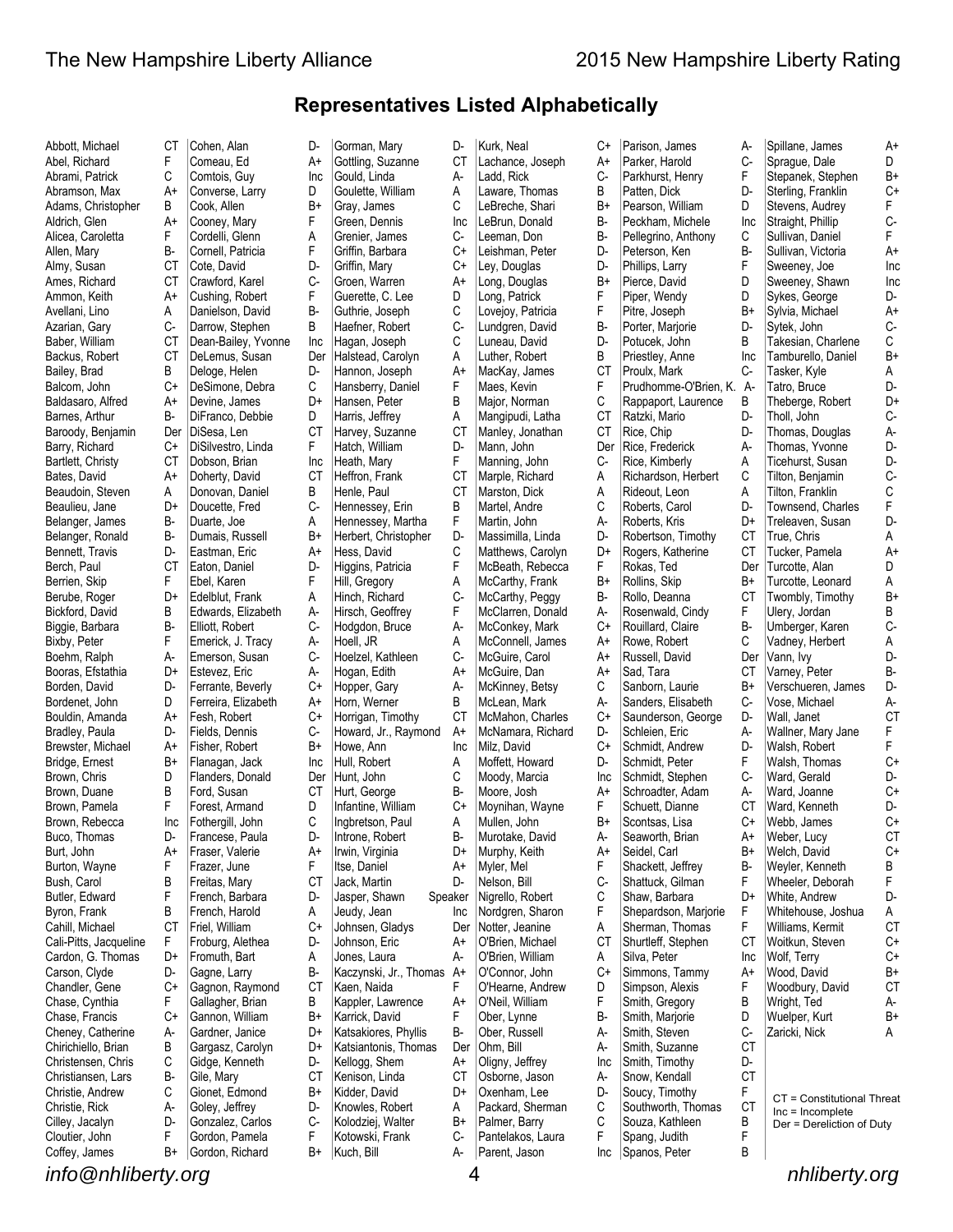| <b>Belknap County</b>                                                              |                      | <b>Carroll 04</b><br>Cordelli, Glenn (R)                                                             | A                      |
|------------------------------------------------------------------------------------|----------------------|------------------------------------------------------------------------------------------------------|------------------------|
| <b>Belknap 01</b><br>Fraser, Valerie (R)<br><b>Belknap 02</b><br>Aldrich, Glen (R) | A+<br>A+             | Crawford, Karel (R)<br><b>Carroll 05</b><br>Avellani, Lino (R)<br>Comeau, Ed (R)<br>Nelson, Bill (R) | $C -$<br>A<br>A+<br>C- |
| Dumais, Russell (R)<br>Hurt, George (R)<br>Vadney, Herbert (R)                     | B+<br><b>B-</b><br>A | <b>Carroll 06</b><br>Parker, Harold (R)<br>Schmidt, Stephen (R)                                      | $C -$<br>C-            |
| Belknap 03<br>Flanders, Donald (R)<br>Luther, Robert (R)<br>Spanos, Peter (R)      | Der<br>В<br>B        | <b>Carroll 07</b><br>Butler, Edward (D)                                                              | F                      |
| Tilton, Franklin (R)                                                               | C                    | <b>Carroll 08</b><br>Wright, Ted (R)                                                                 | А-                     |
| Belknap 04<br>Fields, Dennis (R)<br>Gallagher, Brian (R)                           | C-<br>B              | <b>Cheshire County</b>                                                                               |                        |
| Belknap 05<br>Russell, David (R)<br>Varney, Peter (R)                              | Der<br>B-            | <b>Cheshire 01</b><br>Abbott, Michael (D)<br>Berch, Paul (D)<br>Sad, Tara (D)                        | СT<br><b>CT</b><br>CT  |
| Belknap 06<br>LeBreche, Shari (R)<br>Sylvia, Michael (R)                           | B+<br>A+             | Weber, Lucy (D)<br><b>Cheshire 02</b><br>Mann, John (D)                                              | <b>CT</b><br>Der       |
| Belknap 07<br>Comtois, Guy (R)                                                     | Inc                  | <b>Cheshire 03</b><br>Eaton, Daniel (D)                                                              | D-                     |
| Belknap 08<br>Howard, Jr., Raymond (R)                                             | A+                   | <b>Cheshire 04</b><br>Pearson, William (D)                                                           | D                      |
| Belknap 09<br>Fisher, Robert (R)                                                   | B+                   | <b>Cheshire 05</b><br>Bordenet, John (D)                                                             | D                      |
| <b>Carroll County</b>                                                              |                      | <b>Cheshire 06</b><br>Robertson, Timothy (D)                                                         | СT                     |
| <b>Carroll 01</b><br>Chandler, Gene (R)                                            | C+                   | <b>Cheshire 07</b><br>Johnsen, Gladys (D)                                                            | Der                    |
| <b>Carroll 02</b><br>Buco, Thomas (D)<br>McCarthy, Frank (R)                       | D-<br>B+             | <b>Cheshire 08</b><br>Chase, Cynthia (D)                                                             | F                      |
| Umberger, Karen (R)<br><b>Carroll 03</b><br>McConkey, Mark (R)                     | $C -$<br>C+          | <b>Cheshire 09</b><br>Ames, Richard (D)<br>Ley, Douglas (D)                                          | <b>CT</b><br>D-        |
| Ticehurst, Susan (D)                                                               | D-                   | <b>Cheshire 10</b><br>Shepardson, Marjorie (D)                                                       | F                      |

| <b>Cheshire 11</b><br>Emerson, Susan (R)<br>Hunt, John (R)         | C-       |
|--------------------------------------------------------------------|----------|
| <b>Cheshire 12</b><br>McConnell, James (R)<br>Tilton, Benjamin (D) | A+<br>C- |
| <b>Cheshire 13</b><br>Parkhurst, Henry (D)                         | F        |
| <b>Cheshire 14</b><br>Sterling, Franklin (R)                       | ∴+       |
| <b>Cheshire 15</b><br>Tatro, Bruce (D)                             |          |
| <b>Cheshire 16</b><br>Phillips, Larry (D)<br>Roberts, Kris (D)     |          |

### Coös County

| Coös <sub>01</sub><br>Fothergill, John (R)<br>Rappaport, Laurence (R)                    | С<br>B         |
|------------------------------------------------------------------------------------------|----------------|
| Coös 02<br>Moynihan, Wayne (D)                                                           | F              |
| Coös <sub>03</sub><br>Froburg, Alethea (D)<br>Theberge, Robert (D)<br>Thomas, Yvonne (D) | D-<br>D+<br>D- |
| Coös <sub>04</sub><br>Richardson, Herbert (R)                                            | С              |
| Coös <sub>05</sub><br>Tholl, John (R)                                                    | ∩.             |
| Coös 06<br>Hatch, William (D)                                                            | D-             |
| Coös <sub>07</sub><br>Rideout, Leon (R)                                                  | А              |
|                                                                                          |                |
|                                                                                          |                |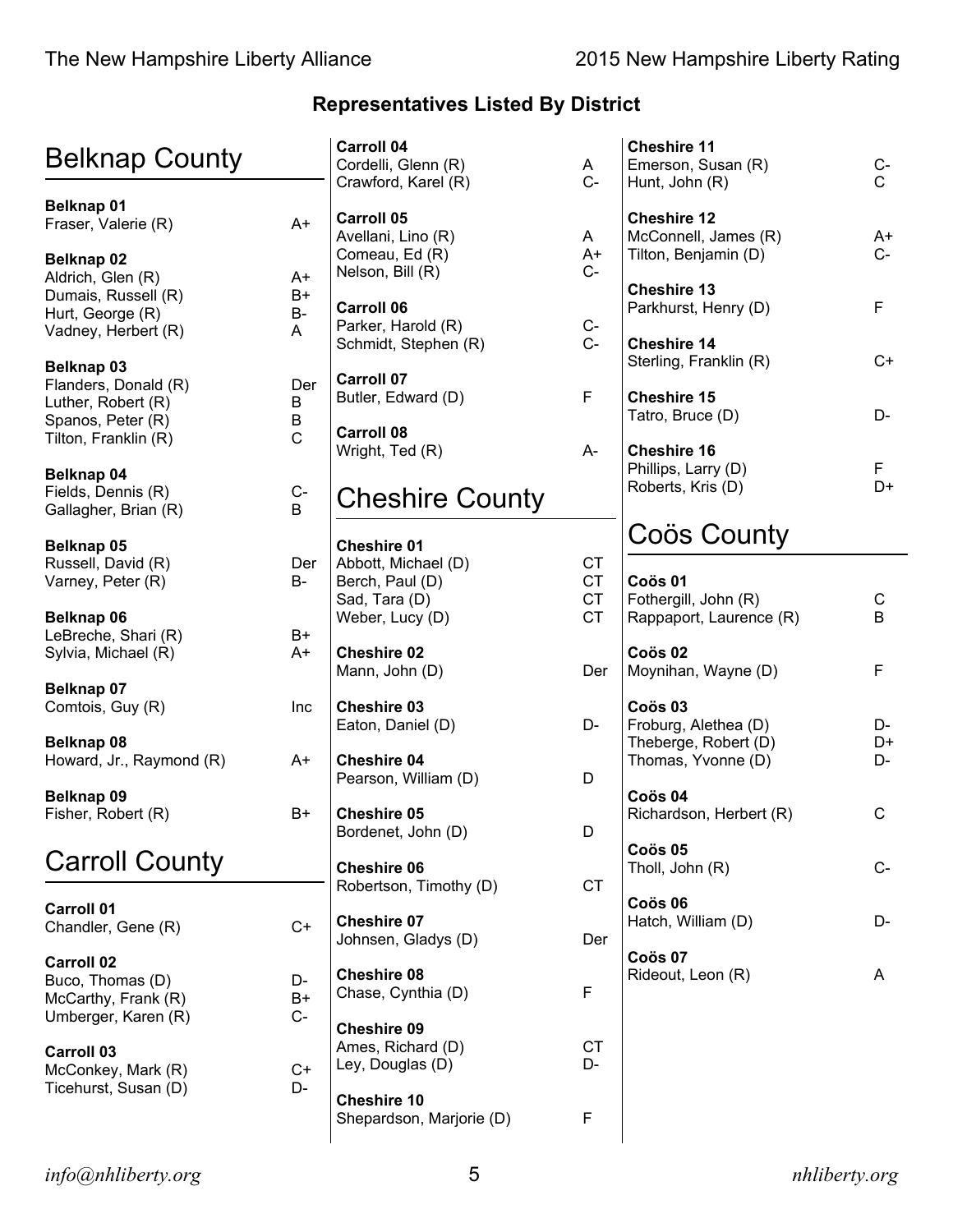| <b>Grafton County</b>                          |                 | <b>Grafton 15</b><br>Ingbretson, Paul (R)                  | A               | Hillsborough 10<br>Jeudy, Jean (D)<br>Long, Patrick (D) | Inc<br>F.             |
|------------------------------------------------|-----------------|------------------------------------------------------------|-----------------|---------------------------------------------------------|-----------------------|
| <b>Grafton 01</b><br>Hennessey, Erin (R)       | B<br>D-         | <b>Grafton 16</b><br>Brown, Duane (R)                      | B               | Hillsborough 11<br>Edwards, Elizabeth (D)               | A-                    |
| Massimilla, Linda (D)                          |                 | <b>Grafton 17</b><br>Darrow, Stephen (R)                   | B               | Walsh, Robert (D)                                       | F                     |
| <b>Grafton 02</b><br>Brown, Rebecca (D)        | Inc             |                                                            |                 | <b>Hillsborough 12</b><br>Bouldin, Amanda (D)           | A+                    |
| <b>Grafton 03</b><br>Ford, Susan (D)           | <b>CT</b>       | <b>Hillsborough County</b>                                 |                 | Rokas, Ted (D)                                          | Der                   |
|                                                |                 | Hillsborough 01                                            |                 | <b>Hillsborough 13</b><br>Gagne, Larry (R)              | B-                    |
| <b>Grafton 04</b><br>Ladd, Rick (R)            | $C-$            | Porter, Marjorie (D)<br>Shattuck, Gilman (D)               | D-<br>F         | Infantine, William (R)                                  | $C+$                  |
| <b>Grafton 05</b><br>Gionet, Edmond (R)        | B+              | Hillsborough 02<br>Donovan, Daniel (R)<br>Hopper, Gary (R) | B<br>A-         | Hillsborough 14<br>Freitas, Mary (D)<br>Heath, Mary (D) | <b>CT</b><br>F.       |
| <b>Grafton 06</b><br>Maes, Kevin (D)           | F               | Kurk, Neal (R)                                             | $C+$            | Hillsborough 15                                         |                       |
| <b>Grafton 07</b>                              |                 | Hillsborough 03<br>Manley, Jonathan (D)                    | <b>CT</b>       | Katsiantonis, Thomas (D)<br>McLean, Mark (R)            | Der<br>A-             |
| Johnson, Eric (R)                              | A+              | Hillsborough 04                                            |                 | Hillsborough 16                                         |                       |
| <b>Grafton 08</b><br>Bennett, Travis (D)       | D-              | Roberts, Carol (D)<br>Williams, Kermit (D)                 | D-<br><b>CT</b> | Shaw, Barbara (D)<br>Sullivan, Victoria (R)             | D+<br>A+              |
| Cooney, Mary (D)                               | F               |                                                            |                 |                                                         |                       |
| Smith, Suzanne (D)                             | <b>CT</b>       | Hillsborough 05<br>O'Brien, William (R)                    | A               | <b>Hillsborough 17</b><br>Simmons, Tammy (R)            | $A+$                  |
| <b>Grafton 09</b>                              |                 | Woodbury, David (D)                                        | <b>CT</b>       | Smith, Timothy (D)                                      | D-                    |
| Hull, Robert (R)                               | A               |                                                            |                 | <b>Hillsborough 18</b>                                  |                       |
| Shackett, Jeffrey (R)                          | B-              | Hillsborough 06<br>Christie, Rick (R)                      | A-              | Cornell, Patricia (D)                                   | F                     |
| <b>Grafton 10</b>                              |                 | Griffin, Barbara (R)                                       | $C+$            | Forest, Armand (D)                                      | D                     |
| Piper, Wendy (D)                               | D               | Pierce, David (R)                                          | $\mathsf D$     |                                                         |                       |
|                                                |                 | Rouillard, Claire (R)                                      | <b>B-</b>       | Hillsborough 19<br>Backus, Robert (D)                   | <b>CT</b>             |
| <b>Grafton 11</b><br>Townsend, Charles (D)     | F               | Zaricki, Nick (R)                                          | $\overline{A}$  | Marston, Dick (R)                                       | A                     |
|                                                |                 | Hillsborough 07                                            |                 | <b>Hillsborough 20</b>                                  |                       |
| <b>Grafton 12</b>                              |                 | Danielson, David (R)                                       | <b>B-</b>       | Boehm, Ralph (R)                                        | A-                    |
| Brown, Chris (D)                               | D               | Fromuth, Bart (R)                                          | A<br>А-         | Byron, Frank (R)                                        | B                     |
| Hennessey, Martha (D)<br>Higgins, Patricia (D) | F<br>F          | Gould, Linda (R)<br>Murphy, Keith (R)                      | A+              |                                                         |                       |
| Nordgren, Sharon (D)                           | F               | Peterson, Ken (R)                                          | <b>B-</b>       | Hillsborough 21                                         |                       |
|                                                |                 | Wolf, Terry (R)                                            | $C+$            | Balcom, John (R)<br>Barry, Richard (R)                  | C+<br>$C+$            |
| <b>Grafton 13</b>                              |                 |                                                            |                 | Christensen, Chris (R)                                  | $\mathsf{C}$          |
| Abel, Richard (D)<br>Almy, Susan (D)           | F.<br><b>CT</b> | Hillsborough 08<br>Goley, Jeffrey (D)                      | D-              | Hinch, Richard (R)                                      | $C -$                 |
| Sykes, George (D)                              | D-              | Lachance, Joseph (R)                                       | $A+$            | Moore, Josh (R)                                         | $A+$                  |
| White, Andrew (D)                              | D-              |                                                            |                 | Notter, Jeanine (R)                                     | A                     |
|                                                |                 | Hillsborough 09                                            |                 | Pellegrino, Anthony (R)                                 | $\mathsf{C}$<br>$C -$ |
| <b>Grafton 14</b>                              |                 | DiSilvestro, Linda (D)                                     | $\mathsf F$     | Straight, Phillip (R)                                   |                       |
| Bailey, Brad (R)                               | B               | O'Neil, William (D)                                        | $\mathsf F$     |                                                         |                       |
|                                                |                 |                                                            |                 |                                                         |                       |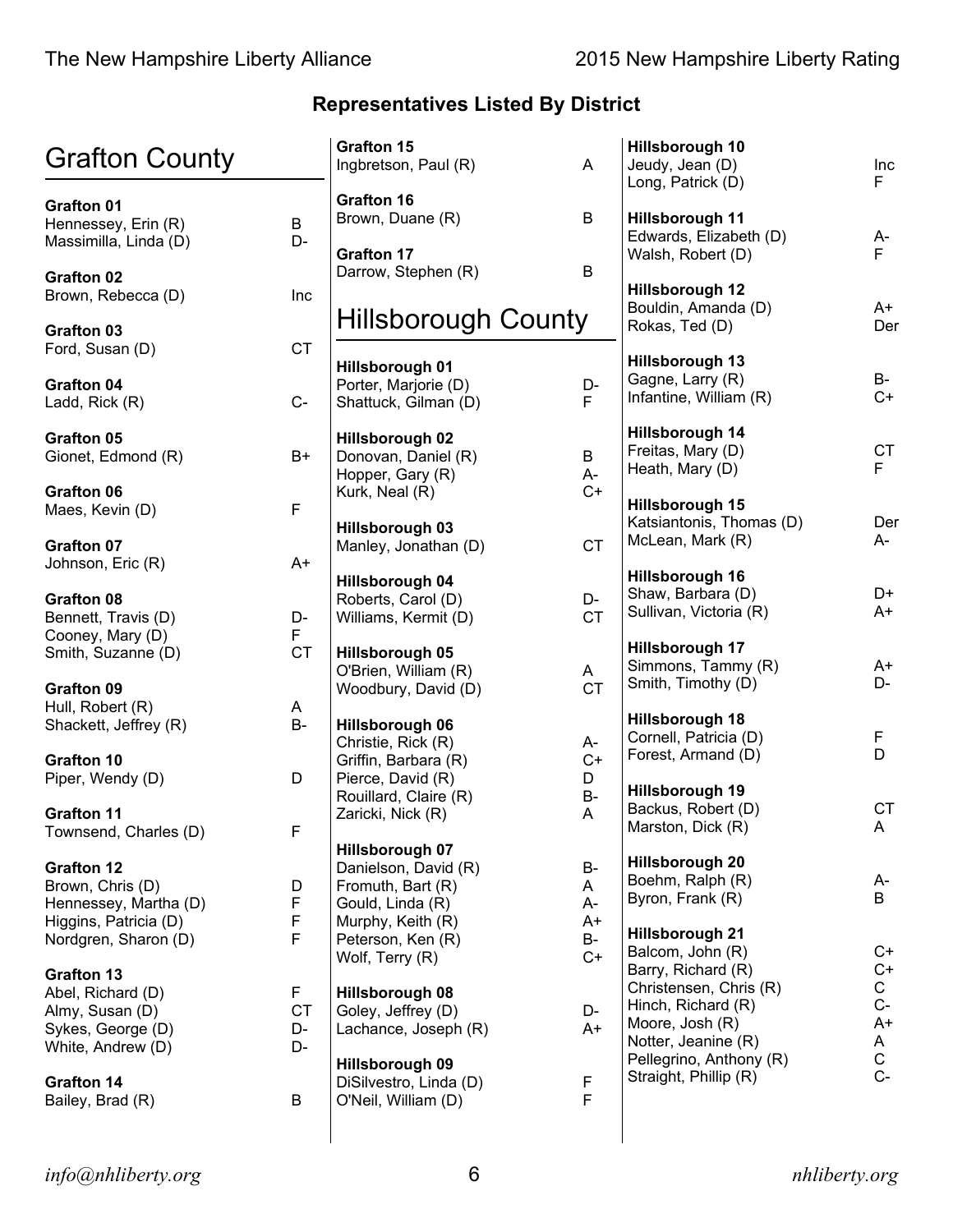#### **Representatives Listed By District** Hillsborough County *cont'd.* **Hillsborough 22** Hansen, Peter (R) B<br>Rowe. Robert (R) C Rowe, Robert (R) Stepanek, Stephen (R) B+ **Hillsborough 23** Biggie, Barbara (R) B-Goulette, William (R) A Halstead, Carolyn (R) A Sweeney, Shawn (R) **Inc. Hillsborough 24** Leishman, Peter (D) D-<br>Vann. Ivv (D) D-Vann,  $Ivy$   $(D)$ **Hillsborough 25** Coffey, James  $(R)$   $B+$ Parison, James (R) A-**Hillsborough 26** Adams, Christopher (R) B  $F$ lanagan, Jack  $(R)$  Inc **Hillsborough 27** Belanger, James (R) B-Gargasz, Carolyn (R) D+ **Hillsborough 28** Eastman, Eric (R) 64 Ferreira, Elizabeth (R) A+ Seidel, Carl (R) B+ **Hillsborough 29** Harvey, Suzanne (D) CT McCarthy,  $Peggy(R)$  B-McClarren, Donald (R) A-**Hillsborough 30** Cohen, Alan (D) D-Rosenwald, Cindy (D) F<br>Scontsas, Lisa (R) 6. Scontsas, Lisa  $(R)$ **Hillsborough 31** Brown, Pamela (D) F<br>Cote. David (D) F Cote, David  $(D)$ Gorman, Mary (D) D-**Hillsborough 32** LeBrun, Donald (R) B-Murotake, David (R) <br>Palmer. Barry (R) C Palmer, Barry (R) **Hillsborough 33** Booras, Efstathia (D) D+ Gidge, Kenneth (D) Guerette, C. Lee (D) D **Hillsborough 34** Hogan, Edith (R)  $A+$ Soucy, Timothy (D) F Twombly, Timothy (R) B+ **Hillsborough 35** Hansberry, Daniel (D) F Mangipudi, Latha (D) CT Silva, Peter (R) and Inc. **Hillsborough 36** Jack, Martin (D) D-<br>O'Brien. Michael (D) CT O'Brien, Michael (D) Ohm, Bill (R) A-**Hillsborough 37** Christiansen, Lars (R) B-Estevez, Eric (R) A-Haefner, Robert (R) C-Jasper, Shawn (R) *Speaker* Ober, Lynne (R) B-Ober, Russell (R) A-Rice, Kimberly (R) A<br>Schleien. Eric (R) A-Schleien, Eric (R) Smith, Gregory (R) B Takesian, Charlene (R) C<br>Ulerv. Jordan (R) B Ulery, Jordan (R) **Hillsborough 38** Edelblut, Frank (R) A McNamara, Richard (D) D-**Hillsborough 39** Burt, John (R) A+ **Hillsborough 40** Ammon, Keith (R) **A**+ **Hillsborough 41** Sanborn, Laurie (R) B+ **Hillsborough 42** Snow, Kendall (D) CT Sullivan, Daniel (D) F **Hillsborough 43** Baroody, Benjamin (D) Der<br>Herbert, Christopher (D) D-Herbert, Christopher (D) D-<br>Souza, Kathleen (R) B Souza, Kathleen (R) B **Hillsborough 44** Martel, Andre (R) C<br>Proulx, Mark (R) C-Proulx, Mark  $(R)$ **Hillsborough 45** Beaulieu, Jane (D) D+ Gonzalez, Carlos (R) C-Merrimack County **Merrimack 01** Ratzki, Mario (D) D-**Merrimack 02** French, Harold (R) and A<br>Horn, Werner (R) and B Horn, Werner (R) **Merrimack 03** Hill, Gregory (R) A Wheeler, Deborah (D) F **Merrimack 04** Long, Douglas (R) B+ **Merrimack 05** Ebel, Karen (D) F<br>Kidder, David (R) F Kidder, David  $(R)$ **Merrimack 06** French, Barbara (D) D-Hirsch, Geoffrey (D) F **Merrimack 07** Carson, Clyde (D) D-**Merrimack 08** Alicea, Caroletta (D) F **Merrimack 09** Moffett, Howard (D) D-<br>Saunderson, George (D) D-Saunderson, George (D) **Merrimack 10** Luneau, David (I) D-Myler, Mel (D) F<br>Wallner, Marv Jane (D) F Wallner, Mary Jane (D) **Merrimack 11** Shurtleff, Stephen (D) CT **Merrimack 12** Henle, Paul (D) CT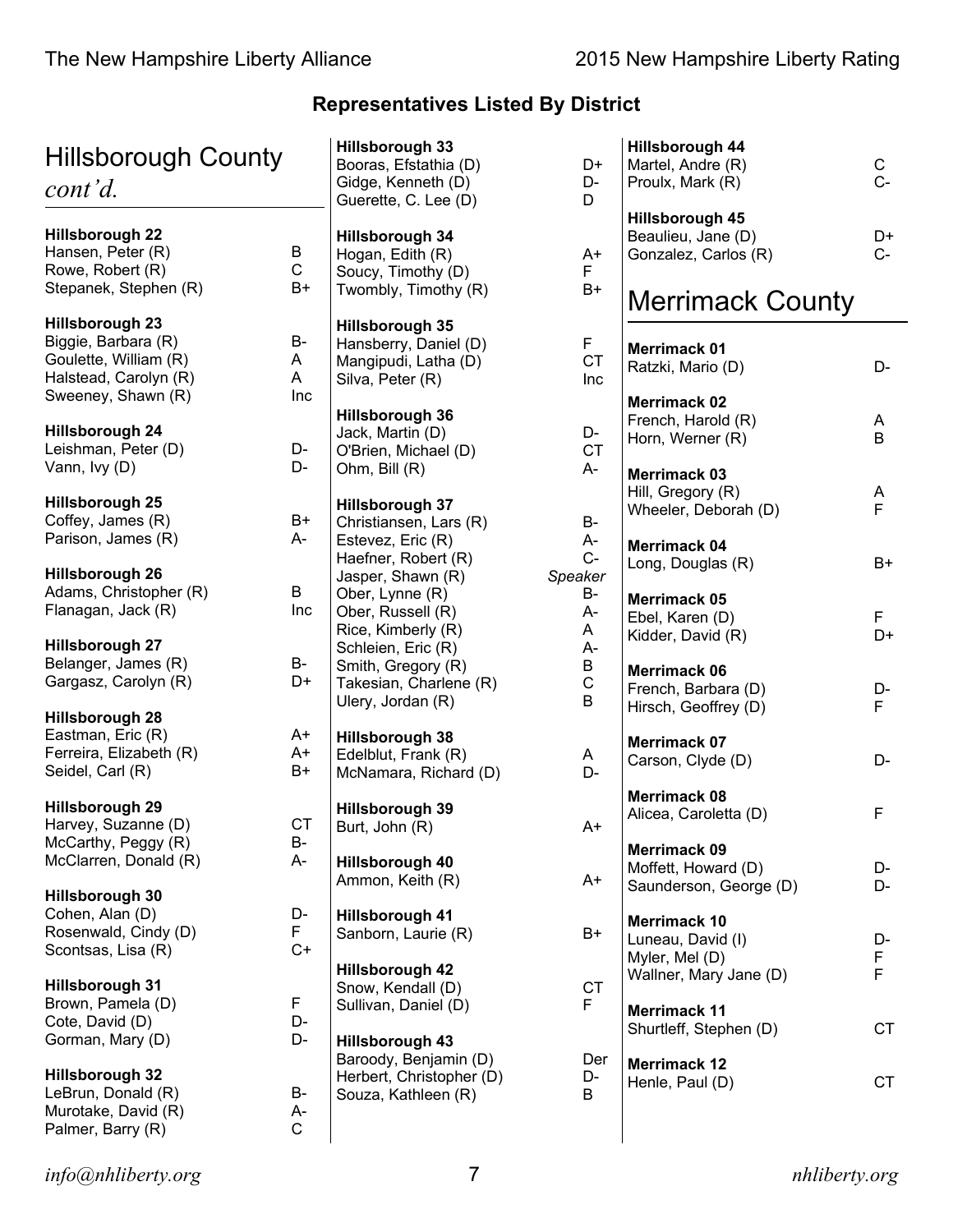| <b>Merrimack County</b><br>cont'd.                                                                                                      |                                      | <b>Merrimack 27</b><br>Gile, Mary (D)<br>Rice, Chip (D)                                                                 | <b>CT</b><br>D-                          | Rockingham 07<br>Bates, David (R)<br>Griffin, Mary (R)<br>Kolodziej, Walter (R)                                       | $A+$<br>$C+$<br>$B+$               |
|-----------------------------------------------------------------------------------------------------------------------------------------|--------------------------------------|-------------------------------------------------------------------------------------------------------------------------|------------------------------------------|-----------------------------------------------------------------------------------------------------------------------|------------------------------------|
| <b>Merrimack 13</b><br>Frazer, June (D)                                                                                                 | $\mathsf F$                          | <b>Merrimack 28</b><br>Rogers, Katherine (D)                                                                            | <b>CT</b>                                | McMahon, Charles (R)<br>Rockingham 08                                                                                 | $C+$                               |
| <b>Merrimack 14</b><br>MacKay, James (D)                                                                                                | <b>CT</b>                            | <b>Merrimack 29</b><br>McGuire, Carol (R)                                                                               | $A+$                                     | Azarian, Gary (R)<br>Barnes, Arthur (R)<br>Belanger, Ronald (R)                                                       | $C-$<br><b>B-</b><br><b>B-</b>     |
| Merrimack 15<br>Kenison, Linda (D)                                                                                                      | <b>CT</b>                            | <b>Rockingham County</b>                                                                                                |                                          | Doucette, Fred (R)<br>Elliott, Robert (R)<br>Manning, John (R)                                                        | $C-$<br>$C-$<br>$C-$               |
| <b>Merrimack 16</b><br>Deloge, Helen (D)                                                                                                | D-                                   | Rockingham 01<br>Hodgdon, Bruce (R)                                                                                     | А-                                       | Priestley, Anne (R)<br>Sweeney, Joe (R)<br>Sytek, John (R)                                                            | Inc<br>Inc<br>$C-$                 |
| <b>Merrimack 17</b><br>Patten, Dick (D)                                                                                                 | D-                                   | Rockingham 02<br>Duarte, Joe (R)<br>Spillane, James (R)<br>Tasker, Kyle (R)                                             | A<br>$A+$<br>A                           | Rockingham 09<br>Harris, Jeffrey (R)<br>Vose, Michael (R)                                                             | A<br>$A-$                          |
| <b>Merrimack 18</b><br>Bradley, Paula (D)                                                                                               | D-                                   | Rockingham 03<br>Hoelzel, Kathleen (R)                                                                                  | $C -$                                    | Rockingham 10<br>Itse, Daniel (R)                                                                                     | $A+$                               |
| <b>Merrimack 19</b><br>Bartlett, Christy (D)                                                                                            | <b>CT</b>                            | Kappler, Lawrence (R)<br>Matthews, Carolyn (R)                                                                          | A+<br>D+                                 | Rockingham 11<br>Cook, Allen (R)                                                                                      | $B+$                               |
| <b>Merrimack 20</b><br>Doherty, David (D)<br>Schuett, Dianne (D)<br>Seaworth, Brian (R)<br><b>Merrimack 21</b><br>Brewster, Michael (R) | <b>CT</b><br><b>CT</b><br>A+<br>$A+$ | Rockingham 04<br>Devine, James (R)<br>Gannon, William (R)<br>Hagan, Joseph (R)<br>Osborne, Jason (R)<br>True, Chris (R) | D+<br>$B+$<br>С<br>$A-$<br>A             | Rockingham 12<br>Sanders, Elisabeth (R)<br>Rockingham 13<br>Green, Dennis (R)<br>Guthrie, Joseph (R)<br>Howe, Ann (R) | $C-$<br>Inc<br>$\mathsf{C}$<br>Inc |
| McGuire, Dan (R)<br><b>Merrimack 22</b><br>Turcotte, Alan (D)                                                                           | A+<br>D                              | Rockingham 05<br>Baldasaro, Alfred (R)<br>Introne, Robert (R)<br>Lundgren, David (R)                                    | A+<br><b>B-</b><br><b>B-</b>             | Welch, David (R)<br>Weyler, Kenneth (R)<br>Rockingham 14                                                              | $C+$<br>B                          |
| <b>Merrimack 23</b><br>Hoell, JR (R)<br>Kuch, Bill (R)<br>Martin, John (R)                                                              | A<br>A-<br>A-                        | McKinney, Betsy (R)<br>Packard, Sherman (R)<br>Tamburello, Daniel (R)<br>Thomas, Douglas (R)                            | $\mathsf C$<br>$\mathsf C$<br>$B+$<br>А- | DeSimone, Debra (R)<br>Friel, William (R)<br>Kellogg, Shem (R)<br>Major, Norman (R)                                   | C<br>$C+$<br>A+<br>$\mathsf{C}$    |
| <b>Merrimack 24</b><br>Hess, David (R)<br>Kotowski, Frank (R)<br>Marple, Richard (R)                                                    | $\mathsf C$<br>$C-$<br>A             | Rockingham 06<br>Cardon, G. Thomas (R)<br>Chirichiello, Brian (R)<br>Ferrante, Beverly (R)                              | D+<br>B<br>$C+$                          | Rockingham 15<br>Allen, Mary (R)<br>Rockingham 16                                                                     | B-                                 |
| Walsh, Thomas (R)                                                                                                                       | $C+$                                 | Fesh, Robert (R)<br>Katsakiores, Phyllis (R)<br>Milz, David (R)                                                         | $C+$<br><b>B-</b><br>$C+$                | Nigrello, Robert (R)                                                                                                  | C                                  |
| <b>Merrimack 25</b><br>Karrick, David (D)                                                                                               | F                                    | O'Connor, John (R)<br>Potucek, John (R)<br>Prudhomme-O'Brien, Katherine (R) A-                                          | $C+$<br>B                                | Rockingham 17<br>Cahill, Michael (D)<br>Moody, Marcia (D)                                                             | <b>CT</b><br>Inc                   |
| <b>Merrimack 26</b><br>Parent, Jason (R)                                                                                                | Inc                                  | Webb, James (R)                                                                                                         | C+                                       | Schroadter, Adam (R)                                                                                                  | A-                                 |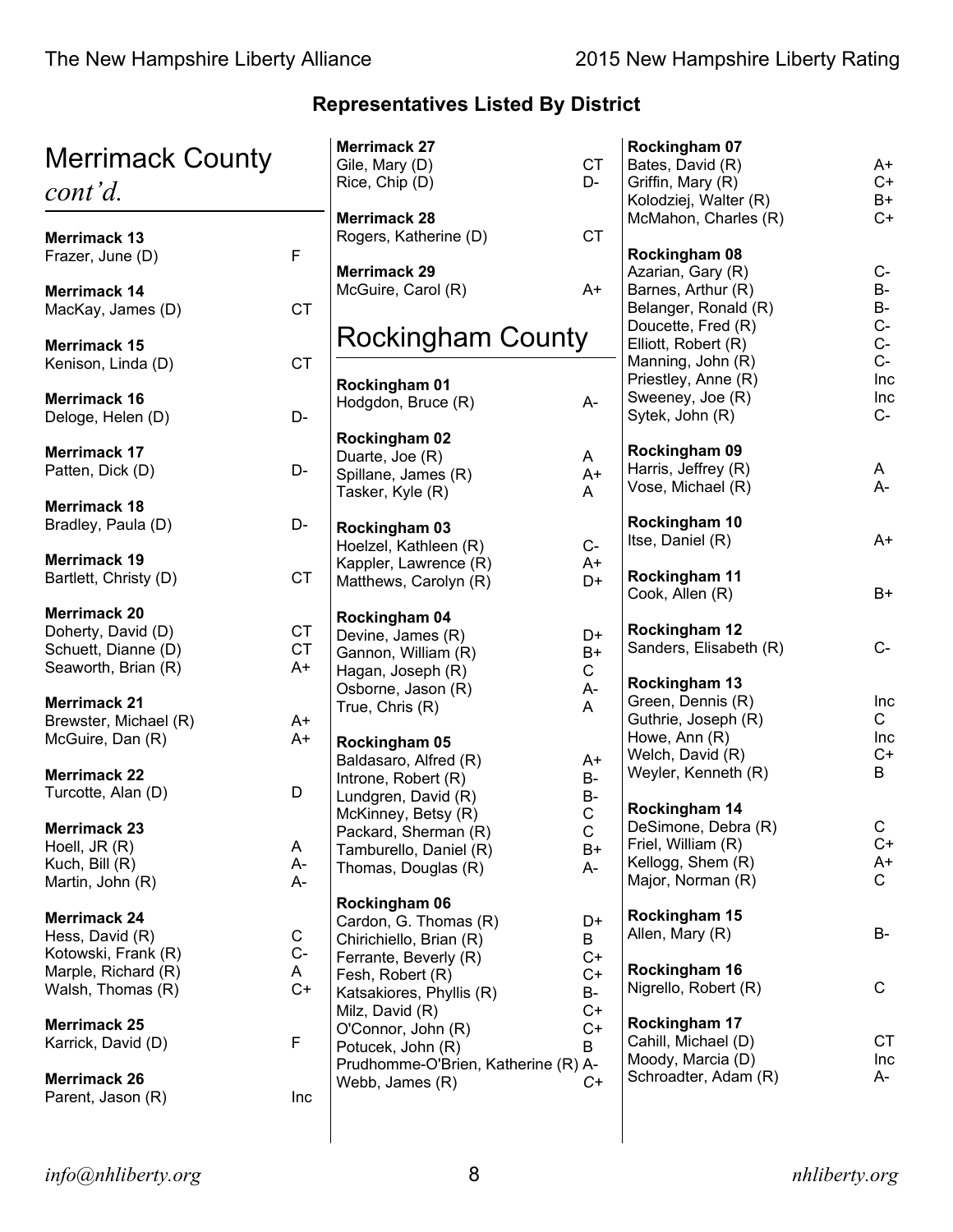| <b>Rockingham County</b><br>cont'd.                              |                      | Rockingham 32<br>Dean-Bailey, Yvonne (R)<br>Dobson, Brian (R)      | Inc<br>Inc          | <b>Strafford 10</b><br>Groen, Warren (R)                    | A+                   |
|------------------------------------------------------------------|----------------------|--------------------------------------------------------------------|---------------------|-------------------------------------------------------------|----------------------|
| Rockingham 18<br>Berrien, Skip (D)                               | F                    | Rockingham 33<br>Woitkun, Steven (R)                               | $C+$                | <b>Strafford 11</b><br>DeLemus, Susan (R)                   | Der                  |
| Francese, Paula (D)<br>Heffron, Frank (D)<br>Simpson, Alexis (D) | D-<br><b>CT</b><br>F | Rockingham 34<br>Oligny, Jeffrey (R)                               | Inc                 | <b>Strafford 12</b><br>Knowles, Robert (R)                  | A                    |
| Rockingham 19                                                    |                      | Rockingham 35<br>Gordon, Richard (R)                               | B+                  | <b>Strafford 13</b><br>Verschueren, James (D)               | D-                   |
| Abrami, Patrick (R)<br>Ward, Joanne (R)                          | $\mathsf C$<br>$C+$  | Rockingham 36<br>Lovejoy, Patricia (D)                             | F                   | <b>Strafford 14</b><br>Baber, William (D)                   | CT                   |
| Rockingham 20<br>Abramson, Max (R)<br>Chase, Francis (R)         | $A+$<br>$C+$         | Rockingham 37<br>Christie, Andrew (R)                              | $\mathsf C$         | <b>Strafford 15</b><br>Gardner, Janice (D)                  | D+                   |
| Rockingham 21<br>Cushing, Robert (D)                             | $\mathsf F$          | <b>Strafford County</b>                                            |                     | <b>Strafford 16</b><br>DiSesa, Len (D)                      | CT                   |
| Emerick, J. Tracy (R)                                            | A-                   |                                                                    |                     | <b>Strafford 17</b>                                         |                      |
| Rice, Frederick (R)<br>Wood, David (R)                           | A-<br>$B+$           | <b>Strafford 01</b><br>Mullen, John (R)                            | B+                  | Bixby, Peter (D)<br>Cheney, Catherine (R)                   | F.<br>A-             |
| Rockingham 22<br>Peckham, Michele (R)                            | Inc                  | <b>Strafford 02</b><br>Pitre, Joseph (R)<br>Whitehouse, Joshua (R) | $B+$<br>A           | Treleaven, Susan (D)<br><b>Strafford 18</b>                 | D-                   |
| Rockingham 23<br>Tucker, Pamela (R)                              | A+                   | <b>Strafford 03</b>                                                |                     | Berube, Roger (D)<br>Rollo, Deanna (D)<br>Sprague, Dale (D) | D+<br><b>CT</b><br>D |
| Rockingham 24<br>Borden, David (D)                               | D-                   | Bickford, David (R)<br>Wuelper, Kurt (R)                           | B<br>B+             | <b>Strafford 19</b>                                         |                      |
| Sherman, Thomas (D)                                              | F                    | <b>Strafford 04</b>                                                |                     | Schmidt, Peter (D)                                          | F                    |
| Rockingham 25<br>Pantelakos, Laura (D)                           | $\mathsf F$          | Cilley, Jacalyn (D)<br>Turcotte, Leonard (R)                       | D-<br>A             | <b>Strafford 20</b><br>Southworth, Thomas (D)               | <b>CT</b>            |
| Rockingham 26<br>McBeath, Rebecca (D)                            | $\mathsf F$          | <b>Strafford 05</b><br>Kaen, Naida (D)                             | $\mathsf F$         | <b>Strafford 21</b><br>Ward, Kenneth (D)                    | D-                   |
| Rockingham 27<br>DiFranco, Debbie (D)                            | D                    | <b>Strafford 06</b><br>Burton, Wayne (D)<br>Horrigan, Timothy (D)  | F<br><b>CT</b>      | <b>Strafford 22</b><br>Kaczynski, Jr., Thomas (R)           | A+                   |
| Rockingham 28<br>Ward, Gerald (D)                                | D-                   | Smith, Marjorie (D)<br>Spang, Judith (D)<br>Wall, Janet (D)        | D<br>F<br><b>CT</b> | <b>Strafford 23</b><br>Leeman, Don (R)                      | B-                   |
| Rockingham 29<br>Gordon, Pamela (D)                              | F                    | <b>Strafford 07</b><br>Stevens, Audrey (D)                         | $\mathsf F$         | <b>Strafford 24</b><br>Jones, Laura (R)                     | A-                   |
| Rockingham 30<br>Cali-Pitts, Jacqueline (D)                      | $\mathsf F$          | <b>Strafford 08</b><br>Gray, James (R)                             | $\mathsf C$         | <b>Strafford 25</b><br>Hannon, Joseph (R)                   | A+                   |
| Rockingham 31<br>Bush, Carol (R)                                 | B                    | <b>Strafford 09</b><br>Beaudoin, Steven (R)                        | A                   |                                                             |                      |
|                                                                  |                      |                                                                    |                     |                                                             |                      |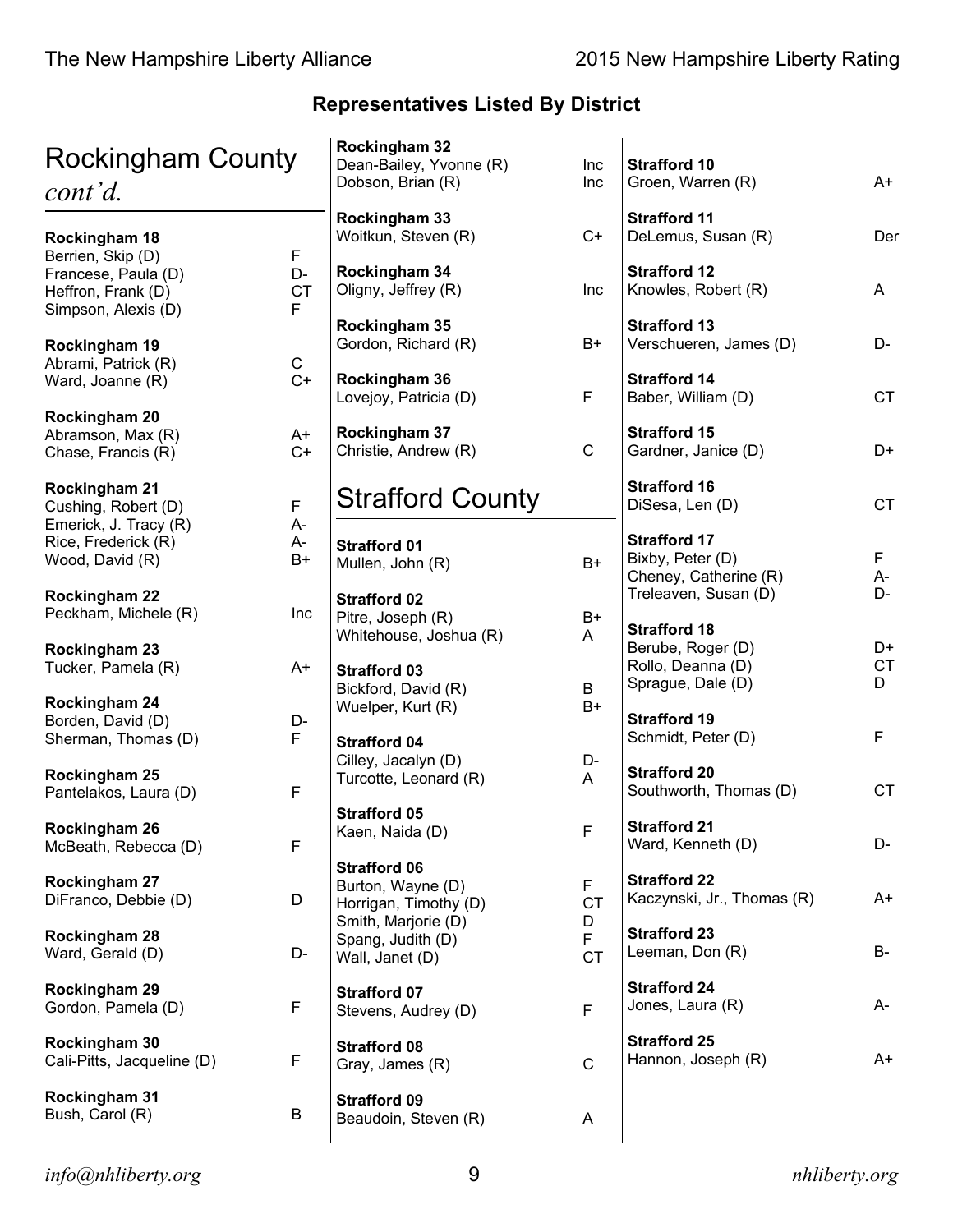| <b>Sullivan County</b>                                                |                       | <b>Five Year Honor Roll</b>                                                                                                                                                                                                                         |          |              |           |              |           | <b>Five Year Low Scores</b>                                                                                                                                                        |               |                      |        |              |           |
|-----------------------------------------------------------------------|-----------------------|-----------------------------------------------------------------------------------------------------------------------------------------------------------------------------------------------------------------------------------------------------|----------|--------------|-----------|--------------|-----------|------------------------------------------------------------------------------------------------------------------------------------------------------------------------------------|---------------|----------------------|--------|--------------|-----------|
| Sullivan 01<br>Oxenham, Lee (D)<br>Schmidt, Andrew (D)<br>Sullivan 02 | D-<br>D-<br><b>CT</b> | The NHLA would like to recognize the<br>following state representatives for their<br>outstanding commitment to liberty,<br>demonstrated by consistently scoring a<br>B- or better for the past five years. No<br>state senator made the honor roll. |          |              |           |              |           | These representatives, and one senator,<br>have demonstrated a continued<br>disregard for the principles of liberty, by<br>scoring a D or worse in each of the last<br>five years. |               |                      |        |              |           |
| Gottling, Suzanne (D)                                                 |                       |                                                                                                                                                                                                                                                     |          |              |           |              |           |                                                                                                                                                                                    |               |                      |        |              |           |
| Sullivan 03<br>O'Hearne, Andrew (D)                                   | D                     |                                                                                                                                                                                                                                                     | House    |              |           |              |           |                                                                                                                                                                                    | House         |                      |        |              |           |
|                                                                       |                       | Name:                                                                                                                                                                                                                                               | '15      | '14          | '13       | '12          | '11       | Name:                                                                                                                                                                              | '15           | '14                  | '13    |              | '12 '11   |
| Sullivan 04<br>Converse, Larry (D)                                    | D                     | Itse, Daniel<br>Murphy, Keith                                                                                                                                                                                                                       | A+<br>A+ | Α<br>$B+$    | $A+$<br>A | A-<br>A      | $A-$<br>A | Rice, Chip<br>Schmidt, Andrew                                                                                                                                                      | D-<br>D-      | D<br>D               | D<br>D | D<br>D-      | D-<br>D-  |
| Sullivan 05                                                           |                       | Burt, John                                                                                                                                                                                                                                          | A+       | A            | A         | A            | А-        | Thomas, Yvonne                                                                                                                                                                     | D-            | D-                   | D      | F            | D-        |
| Gagnon, Raymond (D)                                                   | <b>CT</b>             | Baldasaro, Alfred                                                                                                                                                                                                                                   | A+       | А-           | A-        | $B+$         | A-        | Tatro, Bruce                                                                                                                                                                       | D-            | D-                   | D      | D            | D         |
| Sullivan 06                                                           |                       | McGuire, Carol                                                                                                                                                                                                                                      | A+       | $A+$         | A         | $\mathsf{A}$ | A-        | Goley, Jeffrey                                                                                                                                                                     | D-            | D-                   | D      | $\mathsf F$  | D-        |
| Bridge, Ernest (R)                                                    | $B+$                  | Groen, Warren                                                                                                                                                                                                                                       | A+       | B            | A-        | B+           | $A-$      | Porter, Marjorie                                                                                                                                                                   | D-            | F                    | D      | D-           | D-        |
| Rollins, Skip (R)                                                     | $B+$                  | McGuire, Dan                                                                                                                                                                                                                                        | A+       | $\mathsf{A}$ | A         | A            | A         | White, Andrew                                                                                                                                                                      | D-            | D-                   | D      | D-           | D-        |
|                                                                       |                       | Tucker, Pamela                                                                                                                                                                                                                                      | A+       | $\mathsf{A}$ | B+        | B            | $B+$      | Frazer, June                                                                                                                                                                       | F             | D-                   | D-     | D-           | F         |
| Sullivan 07<br>Grenier, James (R)                                     | $C -$                 | Kappler, Lawrence                                                                                                                                                                                                                                   | A+       | B            | B+        | B            | А-        | Long, Patrick                                                                                                                                                                      | F             | F                    | D      | D            | $D-$      |
|                                                                       |                       | Notter, Jeanine                                                                                                                                                                                                                                     | A        | A-           | A         | A-           | $B+$      | Lovejoy, Patricia                                                                                                                                                                  | F             | F                    | D      | D-           | D         |
| Sullivan 08                                                           |                       | Hoell, JR                                                                                                                                                                                                                                           | A        | A            | A-        | A            | A-        | Wallner, Mary Jane                                                                                                                                                                 | F             | D-                   | D-     | D-           | F         |
| Laware, Thomas (R)                                                    | B                     | Tasker, Kyle                                                                                                                                                                                                                                        | A        | $B+$         | B+        | A-           | A         | Cooney, Mary                                                                                                                                                                       | F             | F                    | D-     | D-           | D-        |
| Sullivan 09                                                           |                       | Duarte, Joe                                                                                                                                                                                                                                         | A        | А-           | A         | $B+$         | A-        | Nordgren, Sharon                                                                                                                                                                   | F             | D-                   | D-     | $\mathsf{F}$ | F         |
| Irwin, Virginia (D)                                                   | D+                    | Schroadter, Adam                                                                                                                                                                                                                                    | А-       | B+           | $A-$      | A-           | B-        | Rosenwald, Cindy                                                                                                                                                                   | F             | F                    | D      | D-           | D-        |
|                                                                       |                       | Parison, James                                                                                                                                                                                                                                      | А-       | A-           | A         | А-           | А-        | Schmidt, Peter                                                                                                                                                                     | F             | CT                   | D      | F            | F         |
| Sullivan 10                                                           |                       | Rice, Frederick                                                                                                                                                                                                                                     | А-       | B            | B+        | B+           | B+        | Cali-Pitts, Jacqueline                                                                                                                                                             | F             | D-                   | D      | D-           | D         |
| Cloutier, John (D)                                                    | F                     | Boehm, Ralph                                                                                                                                                                                                                                        | А-       | A-           | A-        | B-           | $B+$      | Pantelakos, Laura                                                                                                                                                                  | F             | D-                   | D-     | D-           | D-        |
| Sullivan 11                                                           |                       | Jones, Laura                                                                                                                                                                                                                                        | А-       | $A-$         | A         | A            | A         | Parkhurst, Henry                                                                                                                                                                   | F             | D-                   | D      | D-           | D         |
| Smith, Steven (R)                                                     | $C-$                  | Ober, Russell                                                                                                                                                                                                                                       | А-       | B+           | A         | $B+$         | $B+$      | Townsend, Charles                                                                                                                                                                  | F             | D-                   | D      | F            | D-        |
|                                                                       |                       | Pitre, Joseph                                                                                                                                                                                                                                       | B+       | A-           | - A-      | $B+$         | - A-      | Gagnon, Raymond                                                                                                                                                                    | СT            | D-                   | D      | F            | F         |
|                                                                       |                       | Gionet, Edmond                                                                                                                                                                                                                                      | B+       | B            | B+        | B+           | A-        | Smith, Suzanne                                                                                                                                                                     |               | CT CT                | D      | D-           | D         |
|                                                                       |                       | Kolodziej, Walter                                                                                                                                                                                                                                   | B+       | B            | B+        | $B+$         | B         | Wall, Janet                                                                                                                                                                        | <b>CT</b>     | F                    | D      | D-           | F         |
|                                                                       |                       | Sanborn, Laurie                                                                                                                                                                                                                                     | B+       | A-           | А-        | В            | A         | Weber, Lucy                                                                                                                                                                        |               | CT CT D              |        | D-           | -F        |
|                                                                       |                       | Hansen, Peter                                                                                                                                                                                                                                       | B        | B+           | $B+$      | $B+$         | $B+$      | Almy, Susan                                                                                                                                                                        |               | CT D- D              |        | D-           | D         |
|                                                                       |                       | Rappaport, Laurence B                                                                                                                                                                                                                               |          | B+           | $A-$      | B            | B+        | Gile, Mary                                                                                                                                                                         | CT F          |                      | D      | F            | F         |
|                                                                       |                       | Weyler, Kenneth                                                                                                                                                                                                                                     | B        | B+           | $B+$      | B            | $B+$      | Sad, Tara                                                                                                                                                                          |               | CT CT D              |        | D            | <b>CT</b> |
|                                                                       |                       | Luther, Robert                                                                                                                                                                                                                                      | B        | B            | Β         | <b>B-</b>    | $B+$      | MacKay, James                                                                                                                                                                      | CT F          |                      | D-     | D-           | D-        |
|                                                                       |                       | Chirichiello, Brian                                                                                                                                                                                                                                 | B        | B            | $B+$      | $B-$         | A-        | Shurtleff, Stephen                                                                                                                                                                 | CT F          |                      | D-     | - F          | D-        |
|                                                                       |                       | Ulery, Jordan                                                                                                                                                                                                                                       | B        | А-           | $B+$      | $B+$         | $B+$      |                                                                                                                                                                                    |               |                      |        |              |           |
|                                                                       |                       | Belanger, James                                                                                                                                                                                                                                     | в-       | <b>B-</b>    | $B+$      | $B+$         | <b>B-</b> |                                                                                                                                                                                    | <b>Senate</b> |                      |        |              |           |
|                                                                       |                       | Ober, Lynne                                                                                                                                                                                                                                         | В-       | B+           | A-        | $B+$         | B-        | Kelly, Molly                                                                                                                                                                       |               | $CT$ $D$ - $D$ - $F$ |        |              | D         |
|                                                                       |                       | Gagne, Larry                                                                                                                                                                                                                                        | В-       | B            | B+        | B            | A-        |                                                                                                                                                                                    |               |                      |        |              |           |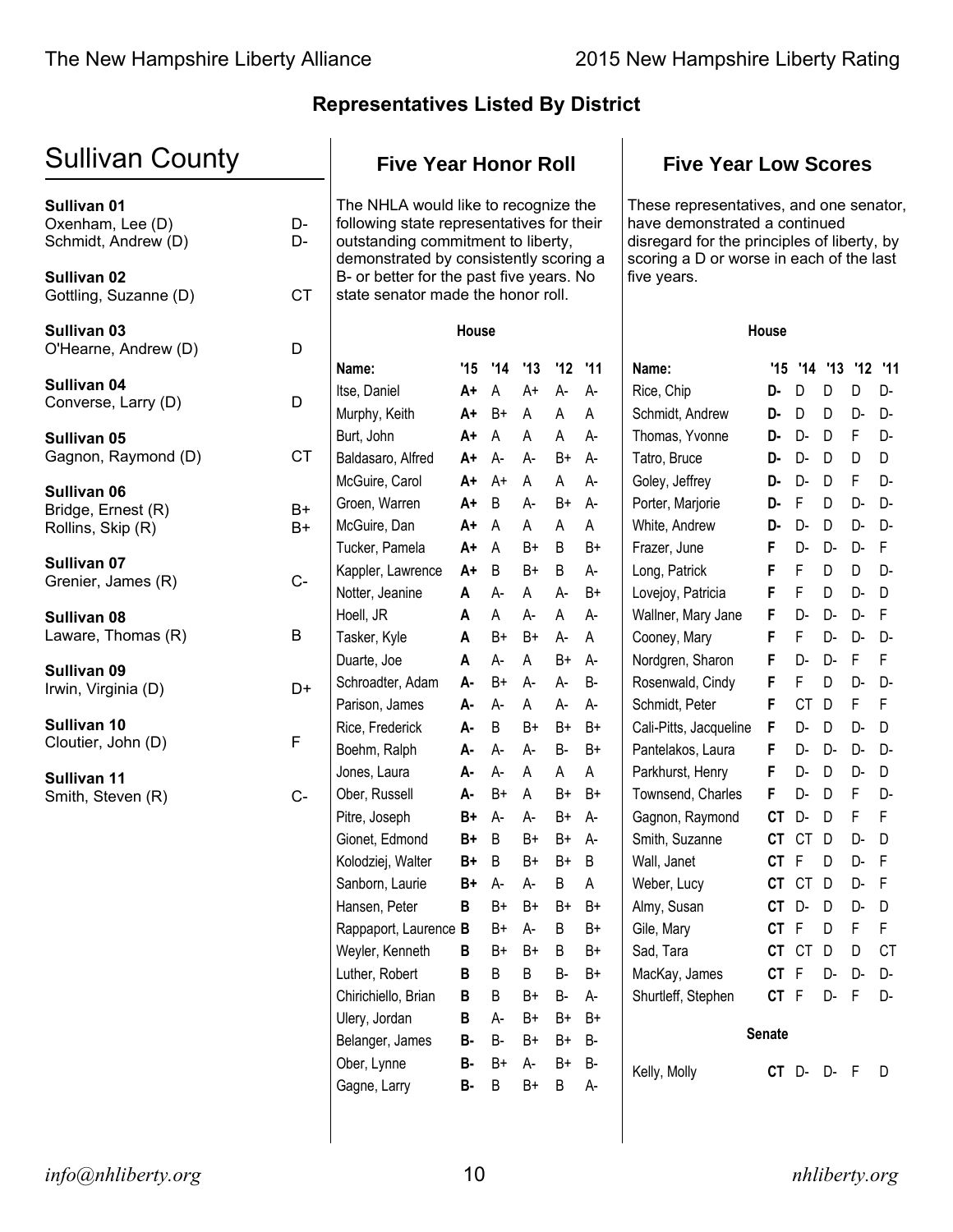#### **Bills Scored in the Senate**

| <b>Bill</b>     | <b>Description</b>                                                              | Impact | <b>Motion</b>                         | <b>NHLA</b> |    |    | Yeas Nays Result |
|-----------------|---------------------------------------------------------------------------------|--------|---------------------------------------|-------------|----|----|------------------|
| <b>SB106</b>    | Restricting the sale or possession of synthetic drugs.                          | 2      | <b>OTPA</b>                           | Nay         | 23 | 0  | Loss             |
| <b>SB116</b>    | Repealing the license requirement for carrying a concealed pistol or revolver.  | 3      | <b>OTP</b>                            | Yea         | 14 | 9  | Win              |
| SB204           | Repealing the education tax credit program.                                     | 3      | <b>ITL</b>                            | Yea         | 14 | 10 | Win              |
| SB <sub>1</sub> | Reducing the rate of the business profits tax.                                  | 2      | <b>OTPA</b>                           | Yea         | 14 | 10 | Win              |
| SB <sub>2</sub> | Reducing the rate of the business enterprise tax.                               | 2      | <b>OTPA</b>                           | Yea         | 14 | 10 | Win              |
| <b>SB199</b>    | Taxing prepaid communications services                                          |        | <b>ITL</b>                            | Yea         | 17 | 6  | Win              |
| <b>SB32</b>     | Relative to state agency budgetary reporting requirements.                      |        | <b>OTPA</b>                           | Yea         | 24 | 0  | Win              |
| SB261           | Establishing a state minimum wage.                                              | 3      | ITL                                   | Yea         | 14 | 10 | Win              |
| SB262           | Relative to the form of drivers' licenses and identification cards.             | 3      | <b>ITL</b>                            | Yea         | 14 | 10 | Win              |
| CACR5           | Providing that taxpayers have standing to bring actions against the government. | 2      | <b>OTPA</b>                           | Yea         | 24 | 0  | Win              |
| SB169           | Relative to permissible uses of electronic benefit transfer (EBT) cards.        | 2      | <b>OTP</b>                            | Yea         | 19 | 4  | Win              |
| <b>HB258</b>    | Relative to fees for preparing motor vehicle registration documents.            |        | <b>OTPA</b>                           | Nay         | 17 | 7  | Loss             |
| HB332           | Requiring schools to notify parents of objectionable course material.           |        | <b>OTPA</b>                           | Yea         | 14 | 10 | Win              |
| HB603           | Relative to student exemption from the statewide assessment.                    |        | ITL                                   | Nay         | 11 | 13 | Win              |
| HB216           | Allowing regulatory boards to charge costs of investigations to subjects        | 3      | <b>OTPA</b>                           | Nay         | 16 | 8  | Loss             |
| HB403           | Repealing "buffer zone" on public property surrounding abortion clinics.        |        | <b>OTP</b>                            | Yea         | 12 | 12 | Loss             |
| <b>HB681</b>    | Increasing the marriage license fee.                                            |        | Sections 2 and 3                      | Nay         | 21 | 3  | Loss             |
| HB290           | Relative to the acceptance of risk in outdoor recreational activities.          | 2      | <b>OTP</b>                            | Yea         | 18 | 4  | Win              |
| <b>HB208</b>    | Reducing charges for the New Hampshire greenhouse gas initiative program.       | 2      | Committee Amend-<br>ment 1970s        | Nay         | 14 | 10 | Loss             |
| HB618           | Reducing penalties for the possession of marijuana.                             | 3      | ITL                                   | Nay         | 9  | 15 | Win              |
| HB572           | Restricting use of eminent domain for high pressure gas pipelines               | 2      | Sen. Sanborn Floor<br>Amendment 2063s | Yea         | 5  | 19 | Loss             |
|                 | HB122 Relative to advertising of liquor or beverages.                           | 2      | Veto Override                         | Yea         | 18 | 6  | Win              |

#### **Senators Listed By Letter Grade**

| <b>Name</b>           | <b>District</b> | Grade | <b>Name</b>              | <b>District</b> | Grade |
|-----------------------|-----------------|-------|--------------------------|-----------------|-------|
| Sanborn, Andy (R)     | 09              | A+    | Boutin, David (R)        | 16              | В     |
| Avard, Kevin (R)      | 12              | А     | Little, Gerald $(R)$     | 08              | В-    |
| Daniels, Gary (R)     | 11              | A     | Pierce, David (D)        | 05              |       |
| Birdsell, Regina (R)  | 19              | А     | Woodburn, Jeff (D)       | 01              |       |
| Morse, Chuck (R)      | 22              | А-    | D'Allesandro, Lou (D)    | 20              | D-    |
| Reagan, John (R)      | 17              | А-    | Watters, David (D)       | 04              | D-    |
| Prescott, Russell (R) | 23              | А-    | Hosmer, Andrew (D)       | 07              | D-    |
| Bradley, Jeb (R)      | 03              | А-    | Soucy, Donna (D)         | 18              | D-    |
| Forrester, Jeanie (R) | 02              | А-    | Feltes, Dan (D)          | 15              | D-    |
| Carson, Sharon (R)    | 14              | B+    | Lasky, Bette (D)         | 13              | D-    |
| Cataldo, Sam (R)      | 06              | в     | Fuller Clark, Martha (D) | 21              |       |
| Stiles, Nancy (R)     | 24              | B     | Kelly, Molly (D)         | 10              | CТ    |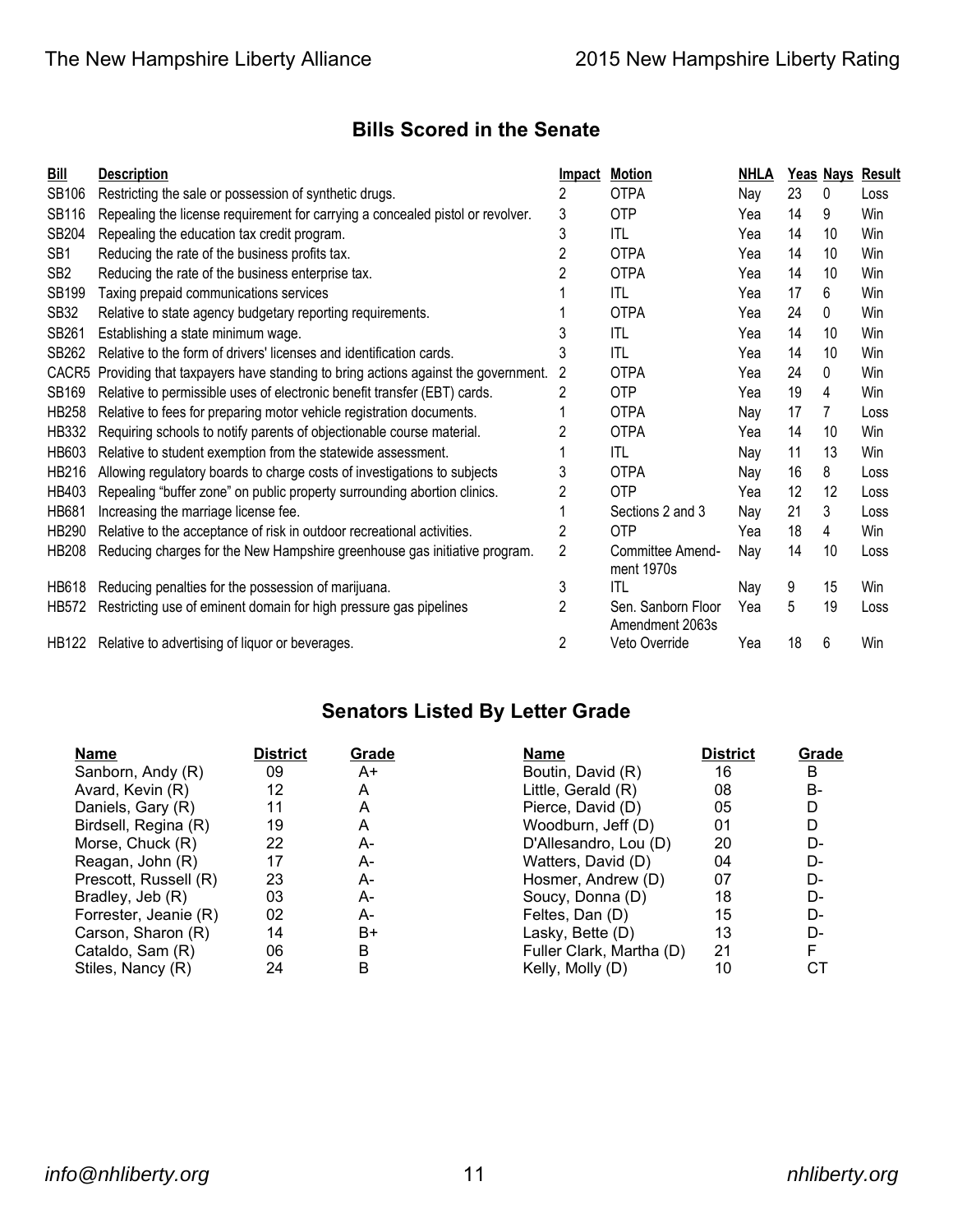|                                 | Use this section of the Liberty Rating to<br>find your House and Senate districts<br>based on your town. Each House district               | <b>Bedford</b>       | Hillsborough 07 & 41<br>Senate District 09       | Charlestown             | <b>Sullivan 08 &amp; 11</b><br>Senate District 05 |
|---------------------------------|--------------------------------------------------------------------------------------------------------------------------------------------|----------------------|--------------------------------------------------|-------------------------|---------------------------------------------------|
|                                 | is the name of your county followed by a<br>number. Senate districts are simply a<br>number, 01-24. Many towns are covered                 | <b>Belmont</b>       | Belknap 06 & 09<br>Senate District 07            | Chatham                 | Carroll 02 & 07<br>Senate District 03             |
|                                 | by two overlapping House districts, the<br>second of which is known as a "floterial<br>district." If your town is in a floterial district, | <b>Bennington</b>    | Hillsborough 03 & 38<br>Senate District 08       | <b>Chester</b>          | Rockingham 04<br>Senate District 23               |
| the floterial is listed second. |                                                                                                                                            | <b>Benton</b>        | Grafton 03 & 15<br>Senate District 01            | <b>Chesterfield</b>     | Cheshire 01<br>Senate District 10                 |
| Acworth                         | Sullivan 07 & 11<br>Senate District 08                                                                                                     | <b>Berlin</b>        | Coös 03<br>Senate District 01                    | <b>Chichester</b>       | Merrimack 20<br>Senate District 17                |
| Albany                          | Carroll 03 & 07<br>Senate District 03                                                                                                      | <b>Bethlehem</b>     | Grafton 01 & 14<br>Senate District 01            | <b>Claremont Ward 1</b> | Sullivan 03 & 10<br>Senate District 05            |
| Alexandria                      | Grafton 09 & 17<br>Senate District 02                                                                                                      | <b>Boscawen</b>      | Merrimack 08 & 26<br>Senate District 07          | <b>Claremont Ward 2</b> | Sullivan 04 & 10<br>Senate District 05            |
| <b>Allenstown</b>               | Merrimack 22 & 29<br>Senate District 17                                                                                                    | <b>Bow</b>           | Merrimack 23<br>Senate District 16               | <b>Claremont Ward 3</b> | Sullivan 05 & 10<br>Senate District 05            |
| <b>Alstead</b>                  | Cheshire 02<br>Senate District 10                                                                                                          | <b>Bradford</b>      | Merrimack 06<br>Senate District 08               | <b>Clarksville</b>      | Coös 01<br>Senate District 01                     |
| Alton                           | Belknap 05 & 08<br>Senate District 06                                                                                                      | <b>Brentwood</b>     | Rockingham 11 & 33<br>Senate District 23         | Colebrook               | Coös 01<br>Senate District 01                     |
| <b>Amherst</b>                  | Hillsborough 22 & 41<br>Senate District 11                                                                                                 | <b>Bridgewater</b>   | Grafton 09 & 17<br>Senate District 02            | Columbia                | Coös 01<br>Senate District 01                     |
| <b>Andover</b>                  | Merrimack 01 & 25<br>Senate District 07                                                                                                    | <b>Bristol</b>       | Grafton 09 & 17<br>Senate District 02            | <b>Concord Ward 1</b>   | Merrimack 11 & 27<br>Senate District 15           |
| Antrim                          | Hillsborough 01 & 38<br>Senate District 08                                                                                                 | <b>Brookfield</b>    | <b>Carroll 05 &amp; 08</b><br>Senate District 03 | <b>Concord Ward 2</b>   | Merrimack 12 & 27<br>Senate District 15           |
| Ashland                         | Grafton 09 & 17<br>Senate District 02                                                                                                      | <b>Brookline</b>     | Hillsborough 26<br>Senate District 12            | <b>Concord Ward 3</b>   | Merrimack 13 & 27<br>Senate District 15           |
| <b>Atkinson</b>                 | Rockingham 14 & 34<br>Senate District 22                                                                                                   | Campton              | Grafton 07<br>Senate District 02                 | <b>Concord Ward 4</b>   | Merrimack 14 & 27<br>Senate District 15           |
| <b>Auburn</b>                   | Rockingham 04<br>Senate District 14                                                                                                        | Canaan               | Grafton 11 & 16<br>Senate District 05            | <b>Concord Ward 5</b>   | Merrimack 10<br>Senate District 15                |
| <b>Barnstead</b>                | Belknap 07 & 08<br>Senate District 06                                                                                                      | Candia               | Rockingham 02 & 32<br>Senate District 16         | <b>Concord Ward 6</b>   | Merrimack 15 & 27<br>Senate District 15           |
| <b>Barrington</b>               | Strafford 04 & 25<br>Senate District 04                                                                                                    | Canterbury           | Merrimack 09 & 26<br>Senate District 07          | <b>Concord Ward 7</b>   | Merrimack 16 & 27<br>Senate District 15           |
| <b>Bartlett</b>                 | Carroll 01 & 07<br>Senate District 03                                                                                                      | Carroll              | Coös 05 & 07<br>Senate District 01               | <b>Concord Ward 8</b>   | Merrimack 17 & 28<br>Senate District 15           |
| <b>Bath</b>                     | Grafton 03 & 15<br>Senate District 01                                                                                                      | <b>Center Harbor</b> | Belknap 01<br>Senate District 02                 | <b>Concord Ward 9</b>   | Merrimack 18 & 28<br>Senate District 15           |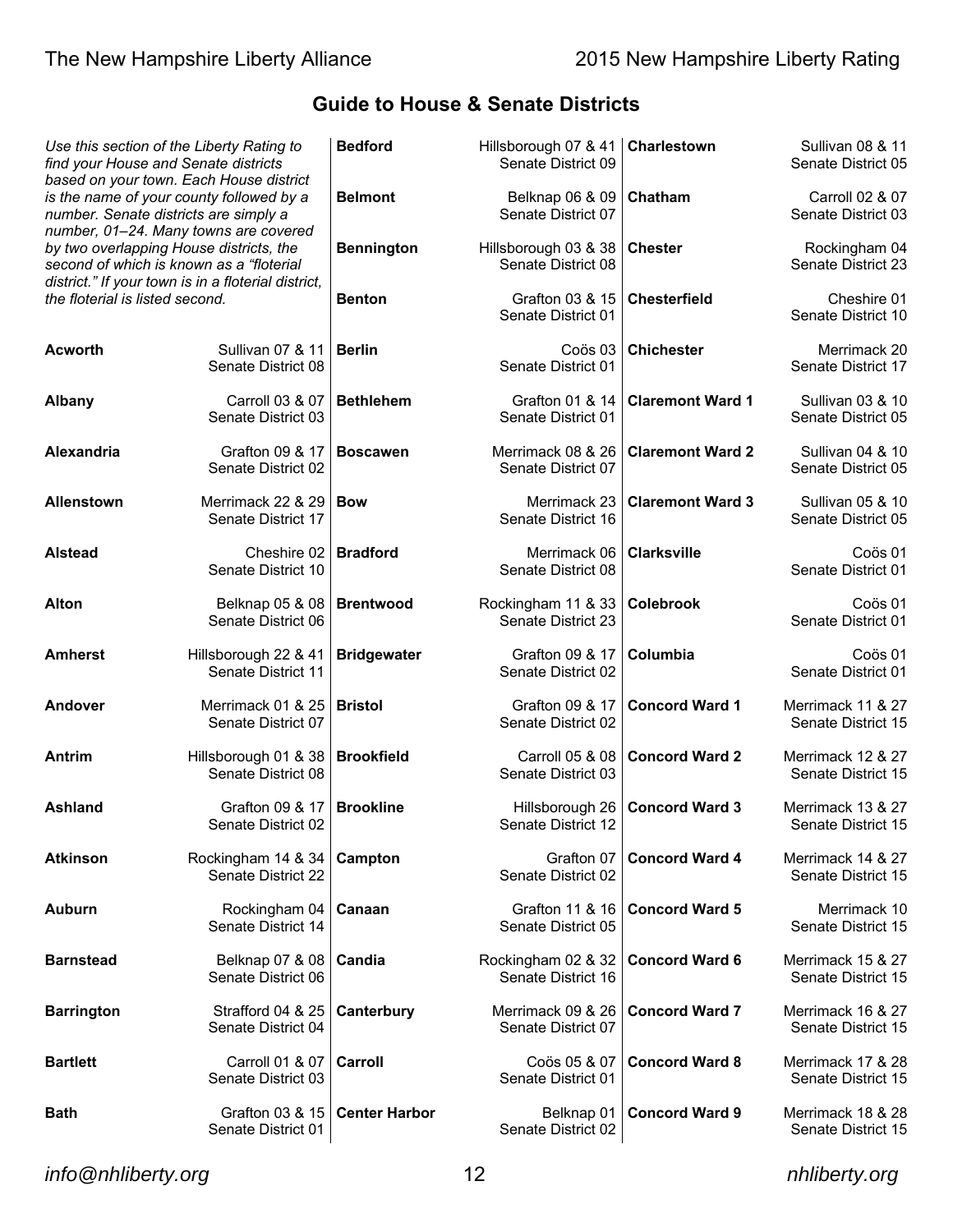| <b>Concord Ward 10</b> | Merrimack 19 & 28   Durham<br>Senate District 15 |                                 | Strafford 06<br>Senate District 21         | Gilmanton              | Belknap 05 & 08<br>Senate District 06      |
|------------------------|--------------------------------------------------|---------------------------------|--------------------------------------------|------------------------|--------------------------------------------|
| Conway                 | Carroll 02 & 07<br>Senate District 03            | <b>East Kingston</b>            | Rockingham 16 & 35<br>Senate District 23   | Gilsum                 | Cheshire 03<br>Senate District 10          |
| Cornish                | Sullivan 01 & 09<br>Senate District 05           | Easton                          | Grafton 03 & 15<br>Senate District 01      | Goffstown              | Hillsborough 06 & 39<br>Senate District 20 |
| Croydon                | Sullivan 02 & 09<br>Senate District 08           | Eaton                           | Carroll 02 & 07<br>Senate District 03      | Gorham                 | Coös 06<br>Senate District 01              |
| <b>Dalton</b>          | Coös 04 & 07<br>Senate District 01               | Effingham                       | Carroll 05 & 08<br>Senate District 03      | Goshen                 | Sullivan 07 & 11<br>Senate District 08     |
| <b>Danbury</b>         | Merrimack 01 & 25<br>Senate District 02          | <b>Ellsworth</b>                | Grafton 06 & 16<br>Senate District 02      | <b>Grafton</b>         | Grafton 09 & 17<br>Senate District 02      |
| <b>Danville</b>        | Rockingham 12 & 33<br>Senate District 23         | Enfield                         | Grafton 10 & 17<br>Senate District 05      | Grantham               | Sullivan 01 & 09<br>Senate District 08     |
| <b>Deerfield</b>       | Rockingham 02 & 32<br>Senate District 17         | <b>Epping</b>                   | Rockingham 09<br>Senate District 23        | Greenfield             | Hillsborough 03 & 38<br>Senate District 09 |
| <b>Deering</b>         | Hillsborough 02 & 39<br>Senate District 08       | <b>Epsom</b>                    | Merrimack 21 & 29<br>Senate District 17    | Greenland              | Rockingham 23 & 31<br>Senate District 24   |
| <b>Derry</b>           | Rockingham 06<br>Senate District 19              | Errol                           | Coös 01<br>Senate District 01              | Greenville             | Hillsborough 04 & 38<br>Senate District 12 |
| <b>Dixville</b>        | Coös 01<br>Senate District 01                    | <b>Exeter</b>                   | Rockingham 18 & 36<br>Senate District 23   | Groton                 | Grafton 06 & 16<br>Senate District 02      |
| <b>Dorchester</b>      | Grafton 11 & 16<br>Senate District 02            | Farmington                      | Strafford 02<br>Senate District 06         | Hampstead              | Rockingham 13 & 34<br>Senate District 19   |
| Dover Ward 1           | Strafford 13 & 19<br>Senate District 04          | Fitzwilliam                     | Cheshire 11 & 14<br>Senate District 09     | Hampton                | Rockingham 21 & 37<br>Senate District 24   |
| Dover Ward 2           | Strafford 14 & 19<br>Senate District 04          | Francestown                     | Hillsborough 04 & 38<br>Senate District 08 | <b>Hampton Falls</b>   | Rockingham 20 & 37<br>Senate District 24   |
| Dover Ward 3           | Strafford 15 & 20<br>Senate District 04          | Franconia                       | Grafton 02 & 14<br>Senate District 01      | <b>Hancock</b>         | Hillsborough 03 & 38<br>Senate District 09 |
| Dover Ward 4           | Strafford 16 & 20<br>Senate District 04          | <b>Franklin Wards 1 &amp; 2</b> | Merrimack 02<br>Senate District 07         | <b>Hanover</b>         | Grafton 12<br>Senate District 05           |
| Dover Wards 5 & 6      | Strafford 17 & 21<br>Senate District 04          | <b>Franklin Ward 3</b>          | Merrimack 23 & 26<br>Senate District 07    | <b>Harrisville</b>     | Cheshire 09 & 14<br>Senate District 10     |
| <b>Dublin</b>          | Cheshire 09 & 14<br>Senate District 09           | Freedom                         | Carroll 03 & 07<br>Senate District 03      | <b>Hart's Location</b> | Carroll 01 & 07<br>Senate District 03      |
| <b>Dummer</b>          | Coös 02 & 07<br>Senate District 01               | <b>Fremont</b>                  | Rockingham 10 & 33<br>Senate District 23   | <b>Haverhill</b>       | Grafton 04 & 15<br>Senate District 02      |
| <b>Dunbarton</b>       | Merrimack 23<br>Senate District 16               | Gilford                         | Belknap 02<br>Senate District 07           | <b>Hebron</b>          | Grafton 08<br>Senate District 02           |

*info@nhliberty.org* 13 *nhliberty.org*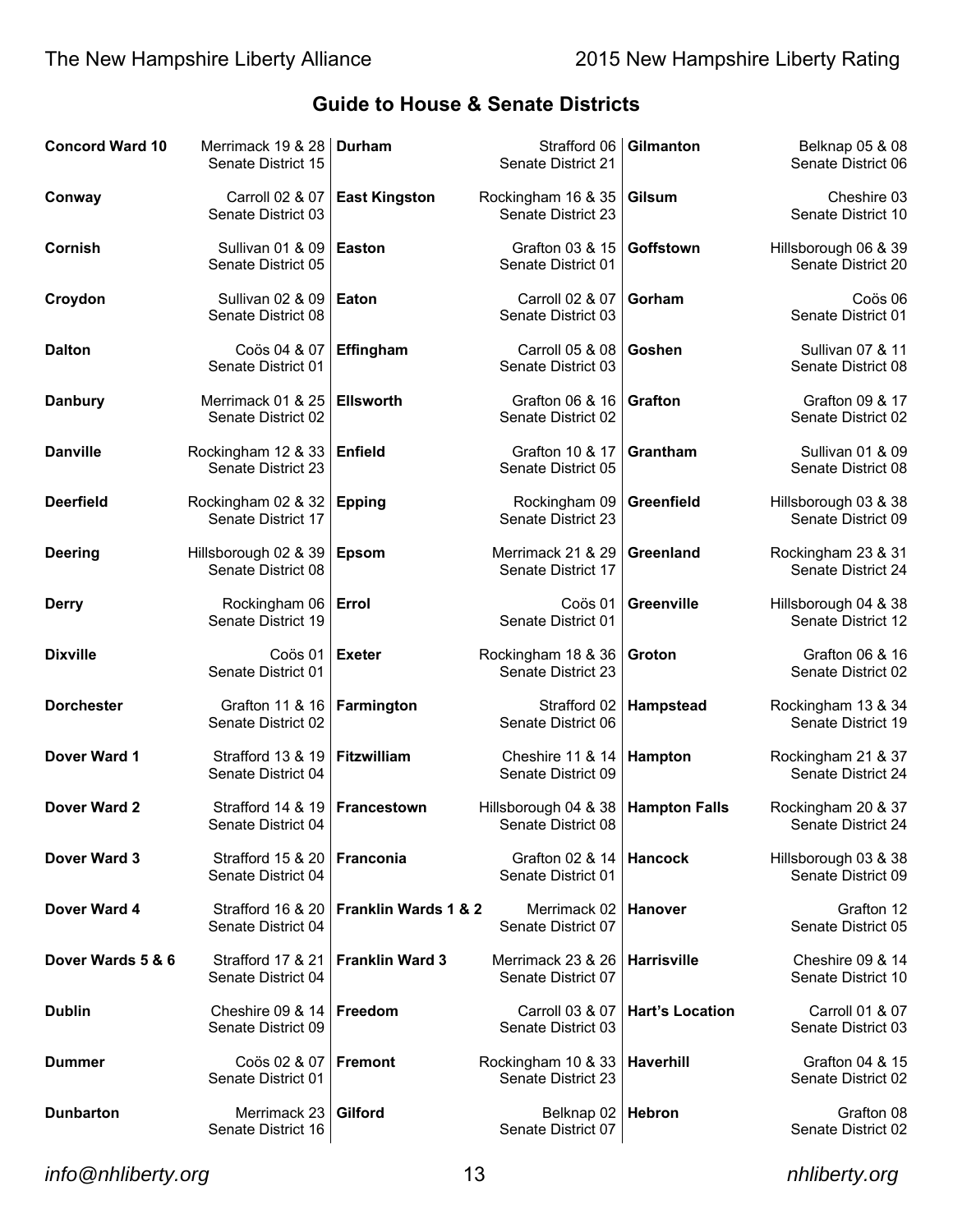| Henniker            | Merrimack 06<br>Senate District 15         | Lancaster                | Coös 04 & 07<br>Senate District 01                | <b>Manchester Ward 4</b>  | Hillsborough 11 & 43<br>Senate District 20        |
|---------------------|--------------------------------------------|--------------------------|---------------------------------------------------|---------------------------|---------------------------------------------------|
| Hill                | Merrimack 02<br>Senate District 02         | Landaff                  | Grafton 03 & 15<br>Senate District 01             | <b>Manchester Ward 5</b>  | Hillsborough 12 & 43<br>Senate District 18        |
| Hillsborough        | Hillsborough 01 & 38<br>Senate District 08 | Langdon                  | Sullivan 07 & 11<br>Senate District 08            | <b>Manchester Ward 6</b>  | Hillsborough 13 & 43<br>Senate District 18        |
| <b>Hinsdale</b>     | Cheshire 01<br>Senate District 10          | Lebanon Wards 1-3        | Grafton 13<br>Senate District 05                  | <b>Manchester Ward 7</b>  | Hillsborough 14 & 43<br>Senate District 18        |
| <b>Holderness</b>   | Grafton 08<br>Senate District 02           | Lee                      | Strafford 05 & 25<br>Senate District 21           | <b>Manchester Ward 8</b>  | Hillsborough 15 & 44<br>Senate District 18        |
| <b>Hollis</b>       | Hillsborough 27 & 40<br>Senate District 12 | Lempster                 | <b>Sullivan 07 &amp; 11</b><br>Senate District 08 | <b>Manchester Ward 9</b>  | Hillsborough 16 & 44<br>Senate District 18        |
| <b>Hooksett</b>     | Merrimack 24<br>Senate District 16         | Lincoln                  | Grafton 05<br>Senate District 01                  | <b>Manchester Ward 10</b> | Hillsborough 17 & 45<br>Senate District 20        |
| Hopkinton           | Merrimack 10<br>Senate District 15         | Lisbon                   | Grafton 02 & 14<br>Senate District 01             | <b>Manchester Ward 11</b> | Hillsborough 18 & 45<br>Senate District 20        |
| <b>Hudson</b>       | Hillsborough 37<br>Senate District 14      | Litchfield               | Hillsborough 20 & 44<br>Senate District 18        | <b>Manchester Ward 12</b> | Hillsborough 19 & 45<br>Senate District 16        |
| <b>Jackson</b>      | Carroll 01 & 07<br>Senate District 03      | Littleton                | Grafton 01 & 14<br>Senate District 01             | Marlborough               | <b>Cheshire 10 &amp; 15</b><br>Senate District 10 |
| <b>Jaffrey</b>      | Cheshire 09 & 14<br>Senate District 09     | Londonderry              | Rockingham 05<br>Senate District 14               | <b>Marlow</b>             | Cheshire 02<br>Senate District 08                 |
| <b>Jefferson</b>    | Coös 05 & 07<br>Senate District 01         | Loudon                   | Merrimack 09 & 26<br>Senate District 17           | <b>Mason</b>              | Hillsborough 26<br>Senate District 12             |
| Keene Ward 1        | Cheshire 04 & 16<br>Senate District 10     | Lyman                    | Grafton 02 & 14<br>Senate District 01             | <b>Meredith</b>           | Belknap 02<br>Senate District 02                  |
| <b>Keene Ward 2</b> | Cheshire 05 & 16<br>Senate District 10     | Lyme                     | Grafton 12<br>Senate District 05                  | <b>Merrimack</b>          | Hillsborough 21<br>Senate District 11             |
| <b>Keene Ward 3</b> | Cheshire 06 & 16<br>Senate District 10     | Lyndeborough             | Hillsborough 04 & 38<br>Senate District 09        | <b>Middleton</b>          | Strafford 01<br>Senate District 03                |
| Keene Ward 4        | Cheshire 07 & 16<br>Senate District 10     | <b>Madbury</b>           | Strafford 06<br>Senate District 21                | <b>Milan</b>              | Coös 02 & 07<br>Senate District 01                |
| Keene Ward 5        | Cheshire 08 & 16<br>Senate District 10     | <b>Madison</b>           | Carroll 03 & 07<br>Senate District 03             | <b>Milford</b>            | Hillsborough 23 & 40<br>Senate District 11        |
| Kensington          | Rockingham 16 & 35<br>Senate District 24   | <b>Manchester Ward 1</b> | Hillsborough 08 & 42<br>Senate District 16        | <b>Millsfield</b>         | Coös 01<br>Senate District 01                     |
| Kingston            | Rockingham 13 & 34<br>Senate District 23   | <b>Manchester Ward 2</b> | Hillsborough 09 & 42<br>Senate District 16        | <b>Milton</b>             | Strafford 01<br>Senate District 03                |
| Laconia Wards 1-6   | Belknap 03 & 09<br>Senate District 07      | <b>Manchester Ward 3</b> | Hillsborough 10 & 42<br>Senate District 20        | <b>Monroe</b>             | Grafton 02 & 14<br>Senate District 01             |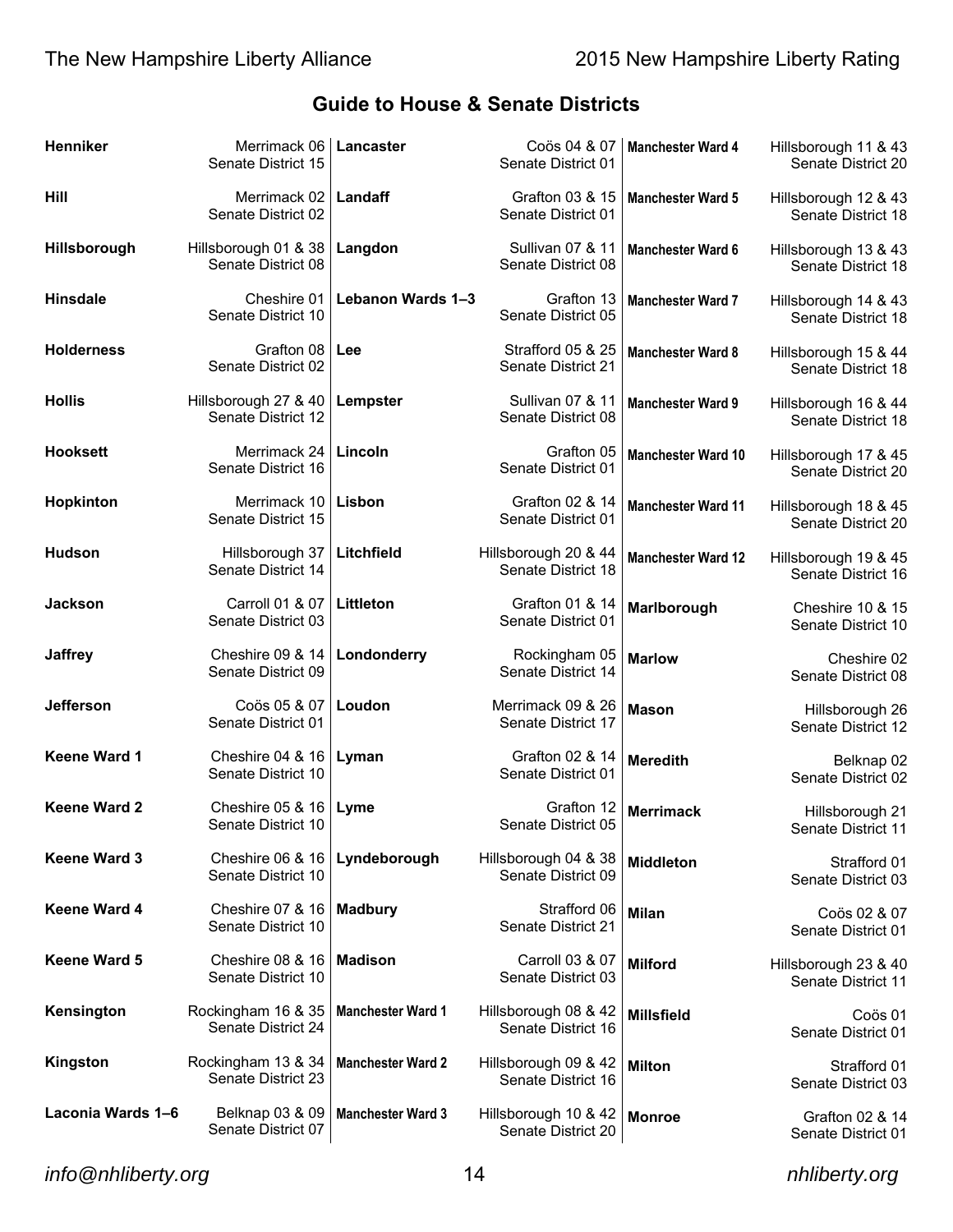| <b>Mont Vernon</b> | Hillsborough 05 & 40<br>Senate District 09 | Newington            | Rockingham 23 & 31<br>Senate District 21 | Plymouth                 | Grafton 08<br>Senate District 02         |
|--------------------|--------------------------------------------|----------------------|------------------------------------------|--------------------------|------------------------------------------|
| Moultonborough     | Carroll 04 & 08<br>Senate District 03      | <b>Newmarket</b>     | Rockingham 17 & 36<br>Senate District 21 | Portsmouth Ward 1        | Rockingham 25 & 30<br>Senate District 21 |
| Nashua Ward 1      | Hillsborough 28<br>Senate District 12      | <b>Newport</b>       | Sullivan 06 & 09<br>Senate District 08   | <b>Portsmouth Ward 2</b> | Rockingham 26 & 30<br>Senate District 21 |
| Nashua Ward 2      | Hillsborough 29<br>Senate District 12      | <b>Newton</b>        | Rockingham 15 & 35<br>Senate District 24 | <b>Portsmouth Ward 3</b> | Rockingham 27 & 31<br>Senate District 21 |
| Nashua Ward 3      | Hillsborough 30<br>Senate District 13      | <b>North Hampton</b> | Rockingham 22 & 31<br>Senate District 24 | <b>Portsmouth Ward 4</b> | Rockingham 28 & 30<br>Senate District 21 |
| Nashua Ward 4      | Hillsborough 31<br>Senate District 13      | Northfield           | Merrimack 03 & 26<br>Senate District 07  | <b>Portsmouth Ward 5</b> | Rockingham 29 & 30<br>Senate District 21 |
| Nashua Ward 5      | Hillsborough 32<br>Senate District 12      | Northumberland       | Coös 02 & 07<br>Senate District 01       | Randolph                 | Coös 05 & 07<br>Senate District 01       |
| Nashua Ward 6      | Hillsborough 33<br>Senate District 13      | Northwood            | Rockingham 01 & 32<br>Senate District 17 | Raymond                  | Rockingham 03<br>Senate District 17      |
| Nashua Ward 7      | Hillsborough 34<br>Senate District 13      | Nottingham           | Rockingham 02 & 32<br>Senate District 17 | Richmond                 | Cheshire 12 & 15<br>Senate District 09   |
| Nashua Ward 8      | Hillsborough 35<br>Senate District 13      | Orange               | Grafton 06 & 16<br>Senate District 02    | Rindge                   | Cheshire 11 & 14<br>Senate District 12   |
| Nashua Ward 9      | Hillsborough 36<br>Senate District 13      | Orford               | Grafton 03 & 15<br>Senate District 02    | <b>Rochester Ward 1</b>  | Strafford 07 & 22<br>Senate District 06  |
| <b>Nelson</b>      | Cheshire 03<br>Senate District 10          | <b>Ossipee</b>       | Carroll 05 & 08<br>Senate District 03    | <b>Rochester Ward 2</b>  | Strafford 09 & 24<br>Senate District 06  |
| <b>New Boston</b>  | Hillsborough 05 & 40<br>Senate District 09 | Pelham               | Hillsborough 37<br>Senate District 22    | <b>Rochester Ward 3</b>  | Strafford 10 & 23<br>Senate District 06  |
| <b>New Castle</b>  | Rockingham 24<br>Senate District 24        | Pembroke             | Merrimack 20<br>Senate District 17       | <b>Rochester Ward 4</b>  | Strafford 11 & 24<br>Senate District 06  |
| <b>New Durham</b>  | Strafford 03<br>Senate District 06         | Peterborough         | Hillsborough 24<br>Senate District 09    | <b>Rochester Ward 5</b>  | Strafford 12 & 24<br>Senate District 06  |
| <b>New Hampton</b> | Belknap 01<br>Senate District 02           | <b>Piermont</b>      | Grafton 03 & 15<br>Senate District 02    | <b>Rochester Ward 6</b>  | Strafford 08 & 22<br>Senate District 06  |
| <b>New Ipswich</b> | Hillsborough 25<br>Senate District 12      | <b>Pittsburg</b>     | Coös 01<br>Senate District 01            | Rollinsford              | Strafford 18 & 21<br>Senate District 04  |
| <b>New London</b>  | Merrimack 05<br>Senate District 08         | <b>Pittsfield</b>    | Merrimack 21 & 29<br>Senate District 17  | Roxbury                  | Cheshire 09 & 14<br>Senate District 10   |
| <b>Newbury</b>     | Merrimack 05<br>Senate District 08         | <b>Plainfield</b>    | Sullivan 01 & 09<br>Senate District 05   | <b>Rumney</b>            | Grafton 06 & 16<br>Senate District 02    |
| <b>Newfields</b>   | Rockingham 17 & 36<br>Senate District 21   | <b>Plaistow</b>      | Rockingham 14 & 34<br>Senate District 22 | <b>Rye</b>               | Rockingham 24<br>Senate District 24      |

*info@nhliberty.org* 15 *nhliberty.org*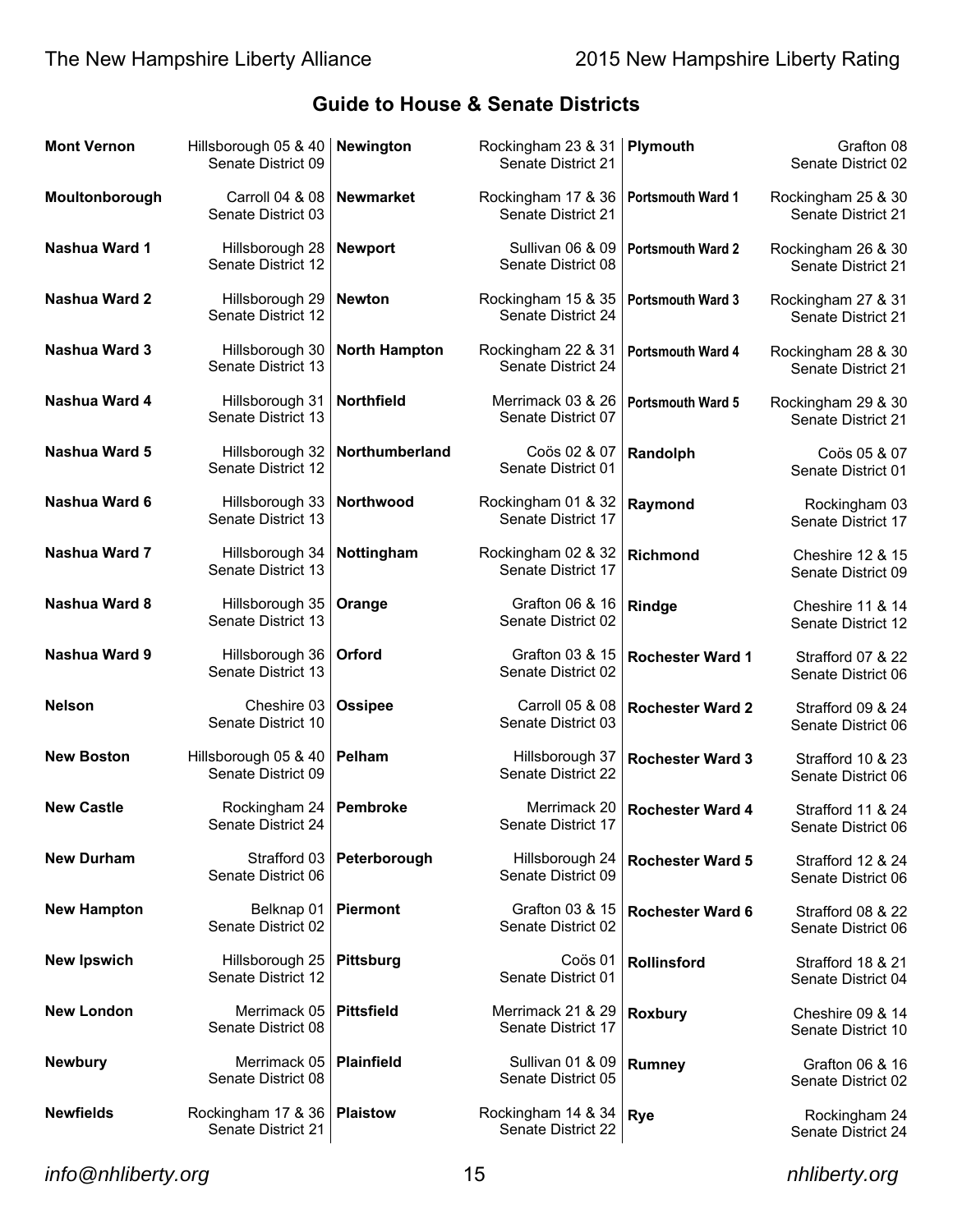| <b>Salem</b>          | Rockingham 08   Sullivan<br>Senate District 22 |                          | Cheshire 03<br>Senate District 10                | Wentworth      | Grafton 11 & 16<br>Senate District 02      |
|-----------------------|------------------------------------------------|--------------------------|--------------------------------------------------|----------------|--------------------------------------------|
| <b>Salisbury</b>      | Merrimack 01 & 25<br>Senate District 07        | <b>Sunapee</b>           | Sullivan 02 & 09<br>Senate District 08           | Westmoreland   | Cheshire 01<br>Senate District 10          |
| Sanbornton            | Belknap 04<br>Senate District 02               | <b>Surry</b>             | Cheshire 02<br>Senate District 10                | Whitefield     | Coös 05 & 07<br>Senate District 01         |
| Sandown               | Rockingham 04<br>Senate District 23            | <b>Sutton</b>            | Merrimack 04<br>Senate District 08               | <b>Wilmont</b> | Merrimack 04<br>Senate District 02         |
| <b>Sandwich</b>       | Carroll 04 & 08<br>Senate District 03          | <b>Swanzey</b>           | Cheshire 12 & 15<br>Senate District 10           | Wilton         | Hillsborough 04 & 38<br>Senate District 11 |
| <b>Seabrook</b>       | Rockingham 20 & 37<br>Senate District 24       | <b>Tamworth</b>          | Carroll 03 & 07<br>Senate District 03            | Winchester     | Cheshire 02 & 15<br>Senate District 10     |
| <b>Sharon</b>         | Hillsborough 25<br>Senate District 09          | <b>Temple</b>            | Hillsborough 25<br>Senate District 09            | Windham        | Rockingham 07<br>Senate District 19        |
| <b>Shelburne</b>      | Coös 06<br>Senate District 01                  | <b>Thornton</b>          | Grafton 6 & 16<br>Senate District 01             | Windsor        | Hillsborough 01 & 38<br>Senate District 08 |
| Somersworth Ward 1    | Strafford 18 & 21<br>Senate District 04        | <b>Tilton</b>            | Belknap 04<br>Senate District 02                 | Wolfeboro      | Carroll 06<br>Senate District 03           |
| Somersworth Ward 2    | Strafford 17 & 21<br>Senate District 04        | <b>Troy</b>              | Cheshire 10 & 15<br>Senate District 09           | Woodstock      | Grafton 05<br>Senate District 01           |
| Somersworth Wards 3-5 | Strafford 18 & 21<br>Senate District 04        | <b>Tuftonboro</b>        | <b>Carroll 04 &amp; 08</b><br>Senate District 03 |                |                                            |
| South Hampton         | Rockingham 16 & 35<br>Senate District 24       | Unity                    | Sullivan 06 & 09<br>Senate District 08           |                |                                            |
| Springfield           | Sullivan 01 & 09<br>Senate District 08         | Wakefield                | Carroll 05 & 08<br>Senate District 03            |                |                                            |
| <b>Stark</b>          | Coös 02 & 07<br>Senate District 01             | Walpole                  | Cheshire 01<br>Senate District 10                |                |                                            |
| <b>Stewartstown</b>   | Coös 01<br>Senate District 01                  | Warner                   | Merrimack 07 & 25<br>Senate District 15          |                |                                            |
| <b>Stoddard</b>       | Cheshire 03<br>Senate District 08              | Warren                   | Grafton 03 & 15<br>Senate District 02            |                |                                            |
| <b>Strafford</b>      | Strafford 03<br>Senate District 17             | Washington               | Sullivan 07 & 11<br>Senate District 08           |                |                                            |
| <b>Stratford</b>      | Coös 01<br>Senate District 01                  | <b>Waterville Valley</b> | Grafton 05<br>Senate District 03                 |                |                                            |
| <b>Stratham</b>       | Rockingham 19 & 36<br>Senate District 24       | Weare                    | Hillsborough 02 & 39<br>Senate District 08       |                |                                            |
| <b>Sugar Hill</b>     | Grafton 02 & 14<br>Senate District 01          | Webster                  | Merrimack 07 & 25<br>Senate District 07          |                |                                            |

*info@nhliberty.org* 16 *nhliberty.org*